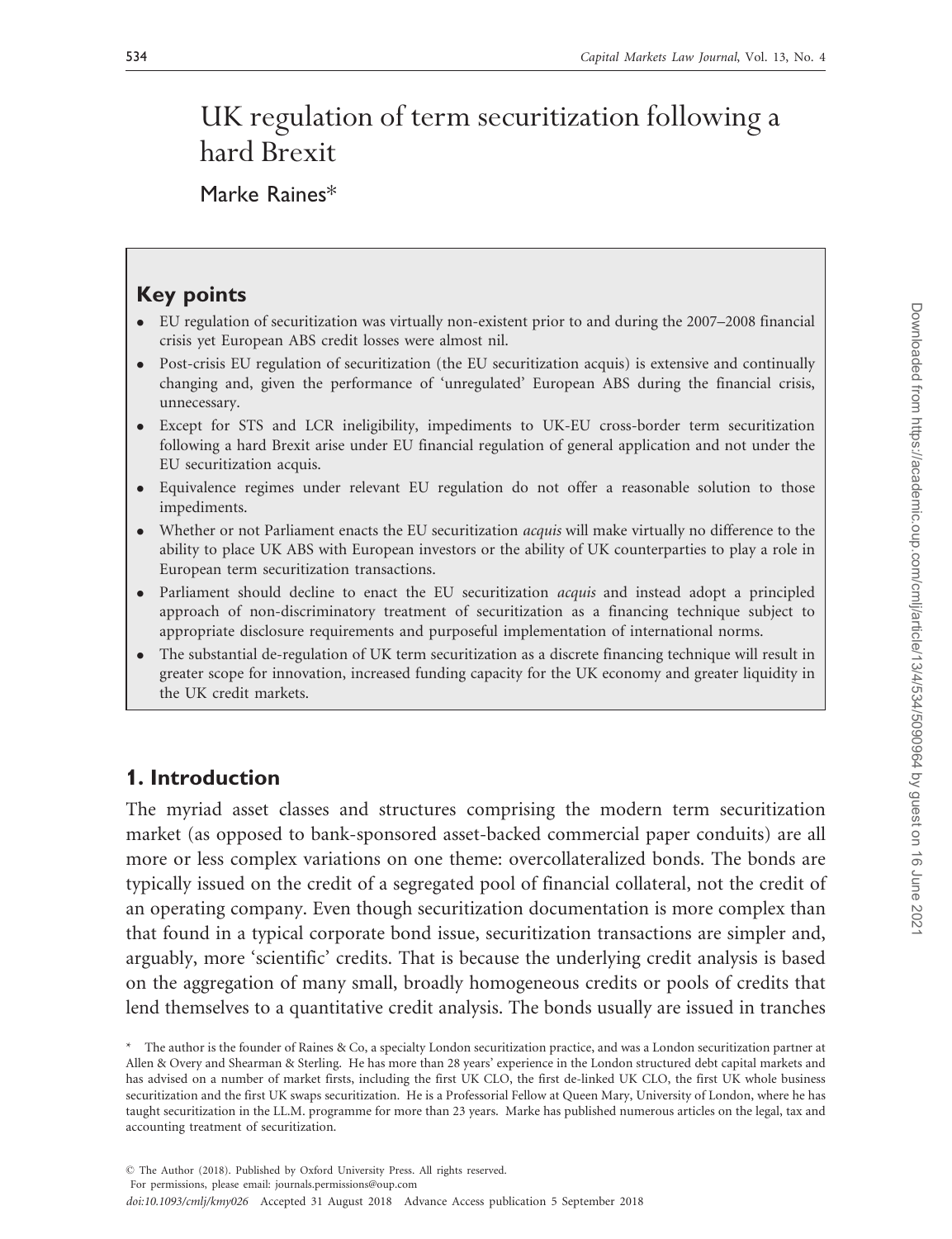of different priorities, with the most senior tranche typically assigned a top, or AAA/Aaa, credit rating. Thus, a top-rated residential mortgage-backed security, or RMBS, with a face value of, say, 80 might be collateralized by residential mortgages with a principal value of 100. The structuring exercise makes possible funding at rates and maturities not otherwise obtainable in the fixed income market. For convenience, the rubric ABS, or asset-backed securities will also be taken to include RMBS and commercial mortgage backed securities, or  $CMBS<sup>1</sup>$ 

Securitization structuring techniques have been used to develop an alphabet soup of other structures, most notably CBOs (collateralized bond obligation—vehicles that issue investment grade and other bonds collateralized by a portfolio of speculative grade bonds), CDOs (collateralized debt obligations—vehicles that repackage and reallocate credit and liquidity risks of portfolios of bonds to suit different investor appetites for credit and tenor), CDO<sup>2</sup>s (being CDOs of CDOs), CDO<sup>3</sup>s (being CDOs of CDO<sup>2</sup>s) and SIVs (structured investment vehicle—vehicles which enable investors to make leveraged investments in rated bonds while arbitraging credit and tenor). The collateral in such structures has typically comprised ABS so they are now styled 'resecuritizations' in postcrisis regulatory parlance. By including ABS in the collateral pools, complexity was compounded, transparency suffered and the investors in a CDO could not be confident that underlying collateral did not include, say, US sub-prime RMBS (still less in the case of a  $CDO<sup>2</sup>$  or  $CDO<sup>3</sup>$ ).

Increasing concerns about US sub-prime mortgage fraud sparked a sell-off in mid-2007, initially by US money market fund investors, not only of US sub-prime RMBS but also of CBO, CDO and SIV paper which investors feared might be backed by US sub-prime RMBS. The ensuing liquidity crisis forced those vehicles to sell off their underlying assets, including all categories of ABS, to repay their maturing liabilities. That rout in turn depressed prices of virtually all ABS including top-rated ABS. In the European market, substantial market losses were realized or (with a nod to IAS 39) booked by banks and other institutional investors. Those losses did not, with comparatively rare exceptions, comprise credit losses on ABS. Nonetheless, global securitization, and not just US sub-prime RMBS (and the CBOs, CDOs and SIVs in which it might have lurked), fell into bad odour.

The EU regulatory response to the financial crisis, particularly in relation to securitization, has been vigorous. The summary of that regulatory response found in this article can scarcely hint at the volume, pace and detail of the successive waves of EU regulation of securitization. EU securitization rules continue to be amended and supplemented more than 10 years after the onset of the financial crisis. The EU regulatory burden has been a significant factor in stifling the recovery of the European securitization markets.

This article will first set out two working premises and three factual observations. There will follow a sketch of the relevant EU regulation and re-regulation of

<sup>1</sup> For a general introduction to UK securitization, see Marke Raines and Fanny Lau, 'UK Securitisation' (2006) 1 (2) Bankers' Law 1.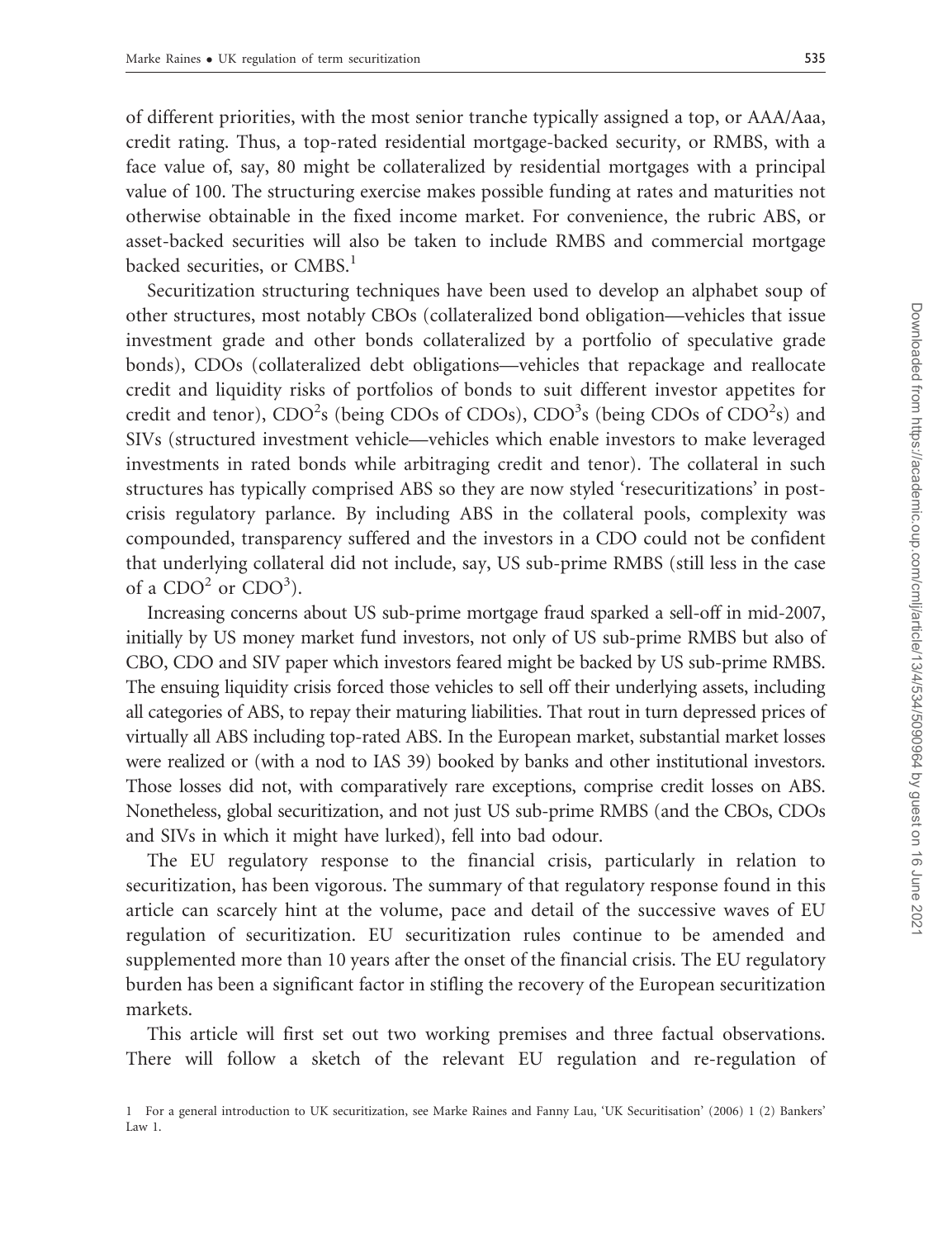securitization as seen through a senior practitioner's eyes over the past 10 years. The immediate regulatory effect of a 'hard' Brexit on UK term securitization will be analysed, under both securitization-specific EU regulation and under EU financial regulation of general application. The utility of EU equivalence regimes will be considered. Finally, the article will consider the necessity and the advisability of the enactment by Parliament of the current EU securitization acquis. The broader legal effect of a hard Brexit on the financial markets has been the subject of other helpful commentaries.<sup>2</sup>

The thesis of this article is that EU regulation of term securitization is based on a false premise, namely that term securitization is an intrinsically dangerous financing technique. The article will conclude that adoption by Parliament of the EU securitization acquis is neither necessary nor advisable and will suggest first principles for the appropriate regulation of term securitization. The adoption is not necessary because no losses were sustained when that body of regulation was not in place. It is not advisable because the body of regulation (i) is based on the premise that securitization is intrinsically more dangerous than other forms of structured finance and than vanilla bonds with the same rating, (ii) is overly prescriptive and detailed, (iii) is unstable and continually changing, (iv) is impeding the recovery of the European securitization market and (v) is distorting the European credit markets.

The abandonment by the UK of the EU securitization acquis would not prevent UK counterparties from complying voluntarily with EU regulatory requirements in order for UK ABS to be placed with EU investors. The few post-Brexit impediments to placing UK ABS with EU institutional investors will remain regardless of whether the EU securitization *acquis* is adopted.

This article does not address the regulation of bank sponsored conduit securitization, which raises particular bank regulatory considerations. Nor does this article deal with SIVs, CBOs or CDOs (much less CDO<sup>2</sup>s or CDO<sup>3</sup>s), which are qualitatively different financial exercises to term securitization even though they use similar structuring techniques. The admittedly narrow focus of this article allows the author to make a clean and incontrovertible case for liberalizing the UK regulation term securitization. The other structures are properly the subject of separate analysis and debate. Finally, a qualification must be added regarding synthetic term securitization. Whilst the analysis in this article applies to synthetic as well as what EU regulation styles as 'traditional' term securitization, additional issues relating to bank regulatory capital and the regulation of derivatives arise in the context of synthetic securitization which are outside the scope of this article.

<sup>2</sup> See (1) generally, U.K. Withdrawal from the E.U.: Issues of Legal Uncertainty Arising in the Context of the Robustness of Financial Contracts, Financial Markets Law Committee (August 2018) at: <[http://fmlc.org/wp-content/uploads/2018/08/Report-Robustness](http://fmlc.org/wp-content/uploads/2018/08/Report-Robustness-of-Financial-Contracts.pdf)[of-Financial-Contracts.pdf](http://fmlc.org/wp-content/uploads/2018/08/Report-Robustness-of-Financial-Contracts.pdf)4 accessed 3 September 2018 and (2) with regard to derivatives, Brexit FAQs, ISDA (10 April 2018) at: <<https://www.isda.org/2018/04/10/brexit-faqs/>> accessed 3 September 2018.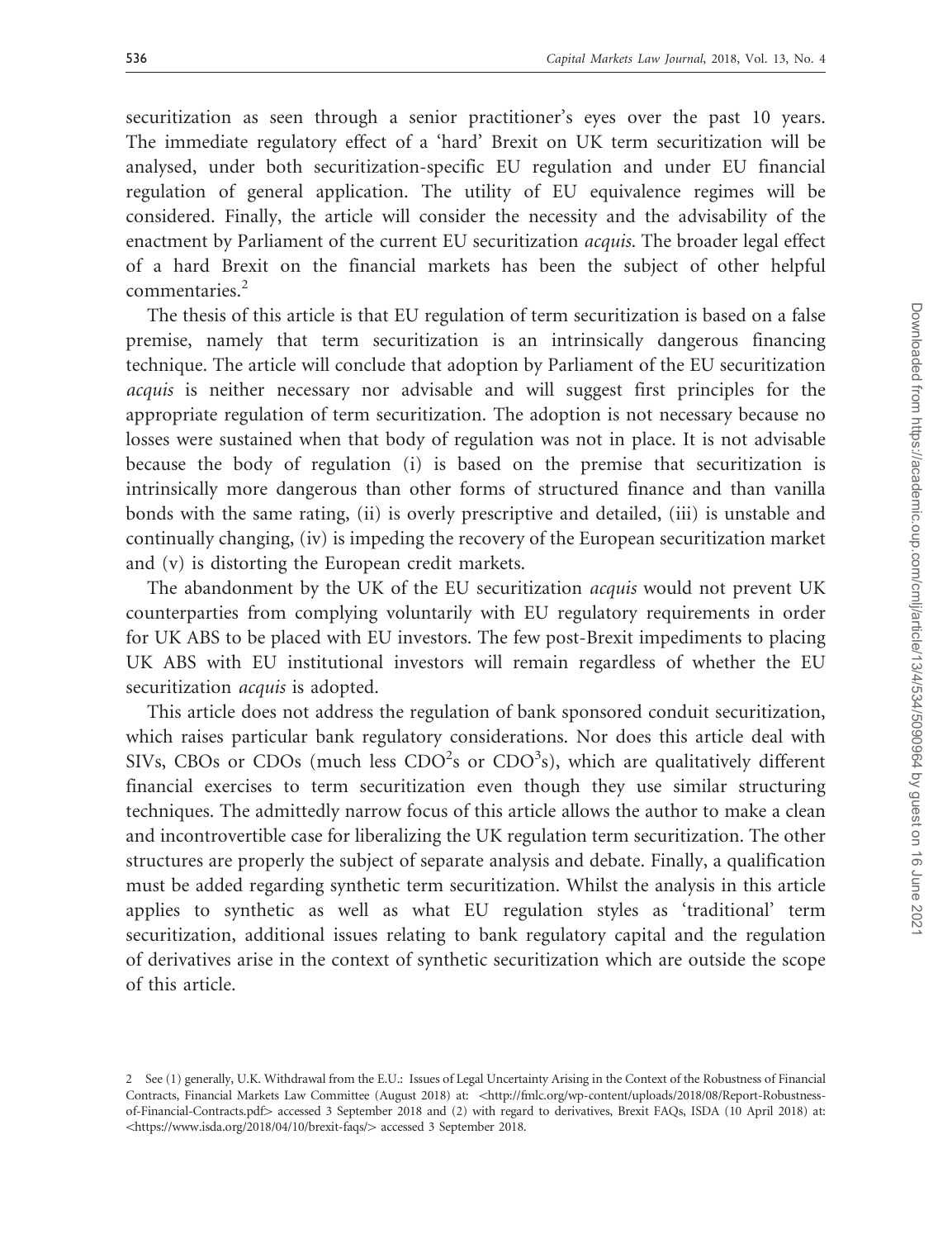## 2. Two working premises

### Hard Brexit

The first premise is a 'hard' Brexit, which will be taken to mean a withdrawal by the UK from the EU, following which:

- (i) the UK is not a member of the European Economic Area;
- (ii) UK institutions do not benefit from relevant passporting rights or otherwise retain access to the single market; and
- (iii) the UK does not benefit from third country equivalence arrangements under relevant EU legislation.

It assumes that European Union (Withdrawal) Bill (the 'EU Withdrawal Bill') has the effect of incorporating the existing European regulation discussed in this article with only necessary changes to reflect the fact that the UK will no longer be a Member State.

There are two reasons for this premise: first, it is not possible at the moment to forecast the terms of any deal that may be reached between the EU and the UK and, second, a hard Brexit serves as a clear base case for determining the effect of Brexit on the regulation of UK securitization.

#### Securitization is important to fund the UK economy

The second premise is that securitization will be important to fund the UK economy following Brexit. This premise, although not a factual observation, is a reasonable one that echoes weighty pronouncements.

The Bank of England and HM Treasury have stated that they want to:

...improve the functioning of the securitisation markets including the securitisation of SME loans ...<sup>3</sup>

The European Commission takes the same position as regards the EU:

According to the Commission's estimates, if EU securitisation issuance was built up again to pre-crisis average, it would generate between  $\epsilon$ 100-150bn in additional funding for the economy.<sup>4</sup>

In the global context, John Varley, then Chief Executive of Barclays, told the House of Lords Economic Affairs Committee in 2009:

... I believe that there is not enough on balance sheet capacity in banks in the world to allow the world to grow at four per cent or five per cent per annum in the way that it needs to and therefore the importance of securitisation is that it is a means of enabling citizens, businesses, governments to take risk. That is absolutely fundamental to economic growth in the world.<sup>5</sup>

Following on this premise is the simple proposition that the UK securitization market is worth reviving.

<sup>3</sup> HM Treasury Press Release, 2 December 2014.

<sup>4</sup> EC Press Release—Capital Markets Union: an Action Plan to boost business funding and investment financing, 30 September 2015, IP/15/5731.

<sup>5</sup> House of Lords, Economic Affairs Committee, 17 March 2009, response to O419 by Lord Eatwell <[https://publications.](https://publications.parliament.uk/pa/ld200809/ldselect/ldeconaf/101/101ii.pdf) [parliament.uk/pa/ld200809/ldselect/ldeconaf/101/101ii.pdf](https://publications.parliament.uk/pa/ld200809/ldselect/ldeconaf/101/101ii.pdf)> accessed 17 August 2018.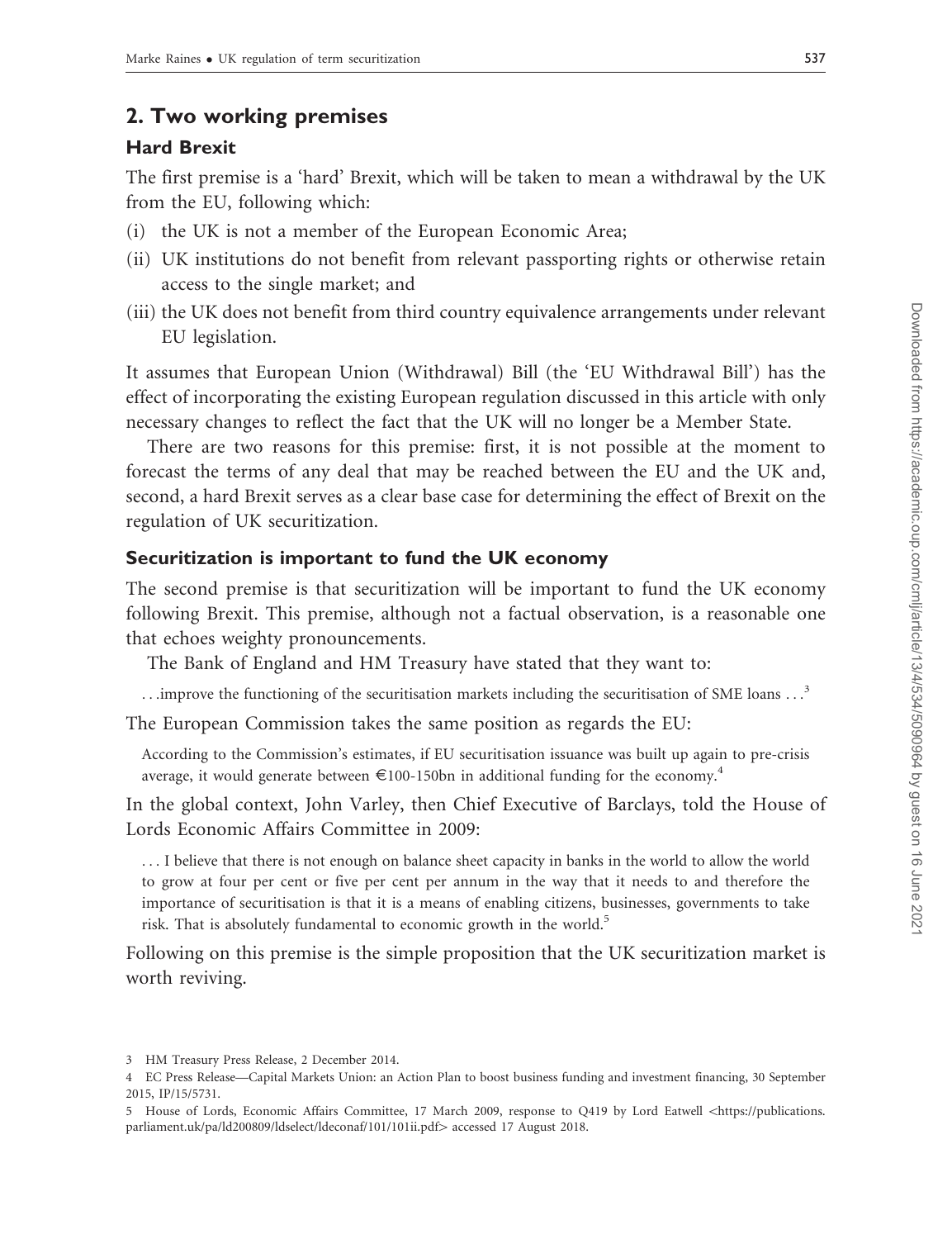## 3. European securitization and the financial crisis—three observations

Three factual observations are in order.

#### Virtually no EU regulation of securitization prior to financial crisis

Prior to the financial crisis, securitization as a specific financing technique was generally unregulated by EU law. Various Member States had passed special securitization legislation beginning in the late 1980s to facilitate securitization; among them France, Spain, Portugal, Greece and Italy. This national legislation was passed largely to overcome civil code impediments to the transfer of receivables. EU-level law did not specifically address securitization until 2004 when the Prospectus Directive Regulation $6$  set out specific disclosure requirements for ABS. Only in 2006 did two EU directives implement the Basel II framework, including rules for the recognition of transfer by credit institutions and investment firms of securitized assets<sup>7</sup> and for credit ratings-based regulatory capital risk weightings for securitization and other exposures $\delta$  (together, the Capital Requirements Directive or CRD). Implementation of the CRD was incomplete and uneven across the EU when the liquidity crisis began in mid-2007<sup>9</sup> but the securitization framework was implemented by the Financial Services Authority (FSA) on 1 January 2007. $10$ 

By way of illustration, the topics in a 12 March 2002 securitization industry conference in London on the regulation of securitization (including speakers from, among other organizations, Clifford Chance, Allen & Overy and the Financial Services Authority) were: (i) FSA recognition of risk transfers by banks and building societies for regulatory capital purposes, (ii) FSA regulation of mortgage lending, (iii) FSA implementation of Basel II rules on recognition of risk transfers by credit institutions, risk weighting of ABS and treatment of liquidity facilities, (iv) the 1999 Portuguese decree-law establishing a legal framework for Portuguese securitization, (v) the 1999 Italian law establishing a legal framework for Italian securitization, (vi) UK bank secrecy issues in reference pools in synthetic securitization (with comparative notes on Germany and the USA), (vii) structuring and operation issues in a pan-European securitization and (viii) new accounting rules and the impact on issuers. $11$  Aside from the pending Basel II rules on recognition of risk transfers and capital risk weightings for securitization exposures and liquidity facilities, there were no EU securitization rules or proposed rules on the agenda.

<sup>6</sup> Regulation No 2004/809/EC.

<sup>7</sup> Directive 2006/48/EC.

<sup>8</sup> Directive 2006/49/EC.

<sup>9</sup> Final Report Contract No MARKT/2007/09/H Study on the Implementation of Directive 2006/48/EC and Directive 2006/49/ EC by the 27 Member States <[http://ec.europa.eu/internal\\_market/bank/docs/studies/02-2009/crd-final\\_en\\_.pdf](http://ec.europa.eu/internal_market/bank/docs/studies/02-2009/crd-final_en_.pdf)> accessed 17 August 2018.

<sup>10</sup> Prudential Sourcebook for Banks, Building Societies and Investment Firms, Financial Conduct Authority.

<sup>11</sup> The Regulation of Securitisation in Europe, City & Financial Conferences, London, 7 March 2002.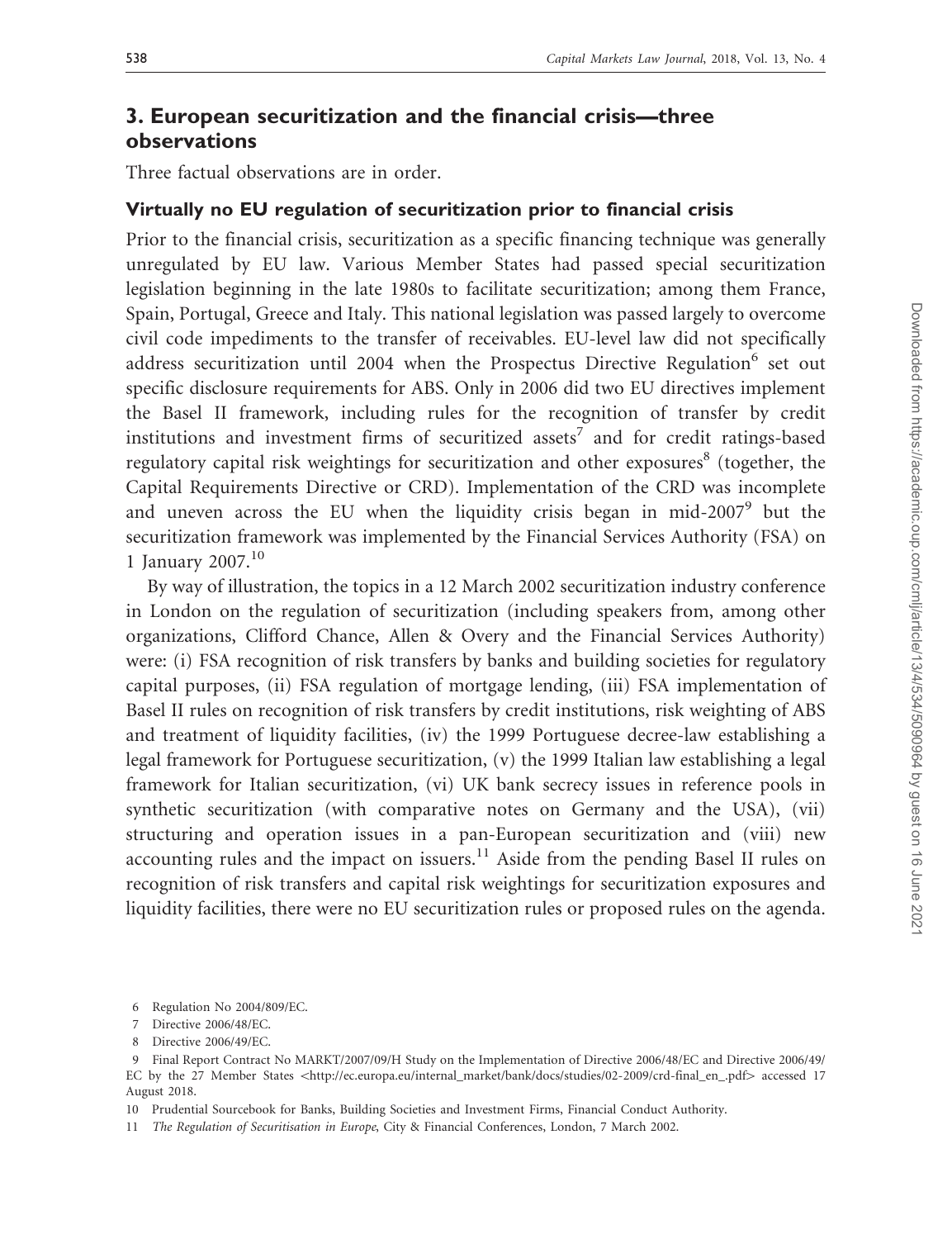## Existing European term securitizations performed exceptionally well during the financial crisis

In this market, largely free from securitization-specific EU-level regulation, European ABS performed extremely well during the worst financial crisis in recent times. Indeed, top-rated ABS performed better than top-rated corporate and financial institution debt. In the seven years since the financial crisis began in mid-2007, the cumulative default rate for all European structured finance notes rated by Standard & Poor's was, as at mid-2014, only 1.58 per cent (by original balance).<sup>12</sup> This cumulative rate includes not only toprated RMBS but also CMBS, corporate securitizations and CDOs of ABS.<sup>13</sup> Moreover, top-rated European RMBS and ABS performed better than top-rated vanilla debt. In 2014, the European Banking Authority compared the performance of top-rated European RMBS and ABS products with the performance of top ratings assigned to corporate issuers including financial institutions and insurance undertakings.<sup>14</sup> They found that:

Despite being relatively low during the 2006-2009 time period, the default rate of corporate ratings appears to be substantially higher than the default rate of EU RMBS and ABS products, the latter being close to zero.<sup>15</sup>

Losses were generally confined to CMBS transactions and some lower tranches of certain ABS and CMBS deals.<sup>16</sup> Rated European ABS and RMBS suffered no credit losses.<sup>17</sup>

## European term securitization issuance to end investors has not reached 25 per cent of its pre-crisis level

European placed issuance dropped from its peak  $\in$ 481bn in 2006<sup>18</sup> to  $\in$ 24.8bn in 2009.<sup>19</sup> It has never reached 25 per cent of the 2006 level, having remained below E90bn from 2010 to 2015 and reaching only  $\epsilon$ 111.7bn in 2017.<sup>20</sup> Levels of retained (by the originator) issuance in the EU, whilst still higher than placed issuance, $^{21}$  reflect purchases of ABS by originator banks for use in repo transactions with the European Central Bank and, in the case of UK banks, with the Bank of England. As such, retained issuance does not reflect private investor appetite; rather, it represents central bank funding of the assets being securitized. In the USA, where securitization credit losses were significant, placed issuance

16 'Securitisation can be a sturdy ally for investors' Financial Times (15 August 2017).

<sup>12 &#</sup>x27;Seven Years On, the Cumulative Default Rate for European Structured Finance Is Only 1.6%', Ratings Direct, Standard & Poor's Ratings Services, 26 August 2014, 2.

<sup>13</sup> ibid 3.

<sup>14</sup> EBA Report on Qualifying Securitisation—Response to the Commission's call for advice of January 2014 on long-term financing, 13.

<sup>15</sup> ibid.

<sup>17</sup> ibid.

<sup>18</sup> afme Securitisation Data Report Q4: 2015 <[https://www.afme.eu/globalassets/downloads/data/securitisation/2015/afme-stn-](https://www.afme.eu/globalassets/downloads/data/securitisation/2015/afme-stn-securitisation-data-report-q4-2015-v2.pdf) [securitisation-data-report-q4-2015-v2.pdf](https://www.afme.eu/globalassets/downloads/data/securitisation/2015/afme-stn-securitisation-data-report-q4-2015-v2.pdf)> accessed 23 August 2018.

<sup>19</sup> 5<https://www.sifma.org/wp-content/uploads/2017/05/afme-esf-securitisation-data-report-2009-q4.pdf>4 accessed 23 August 2018.

<sup>20 &</sup>lt;<https://www.afme.eu>> accessed 17 August 2018

<sup>21 &</sup>lt;https://www.sifma.org/wp-content/uploads/2018/03/Europe-Securitisation-Ouarterly-2018-03-27-AFME-SIFMA.pdf> accessed 17 August 2018.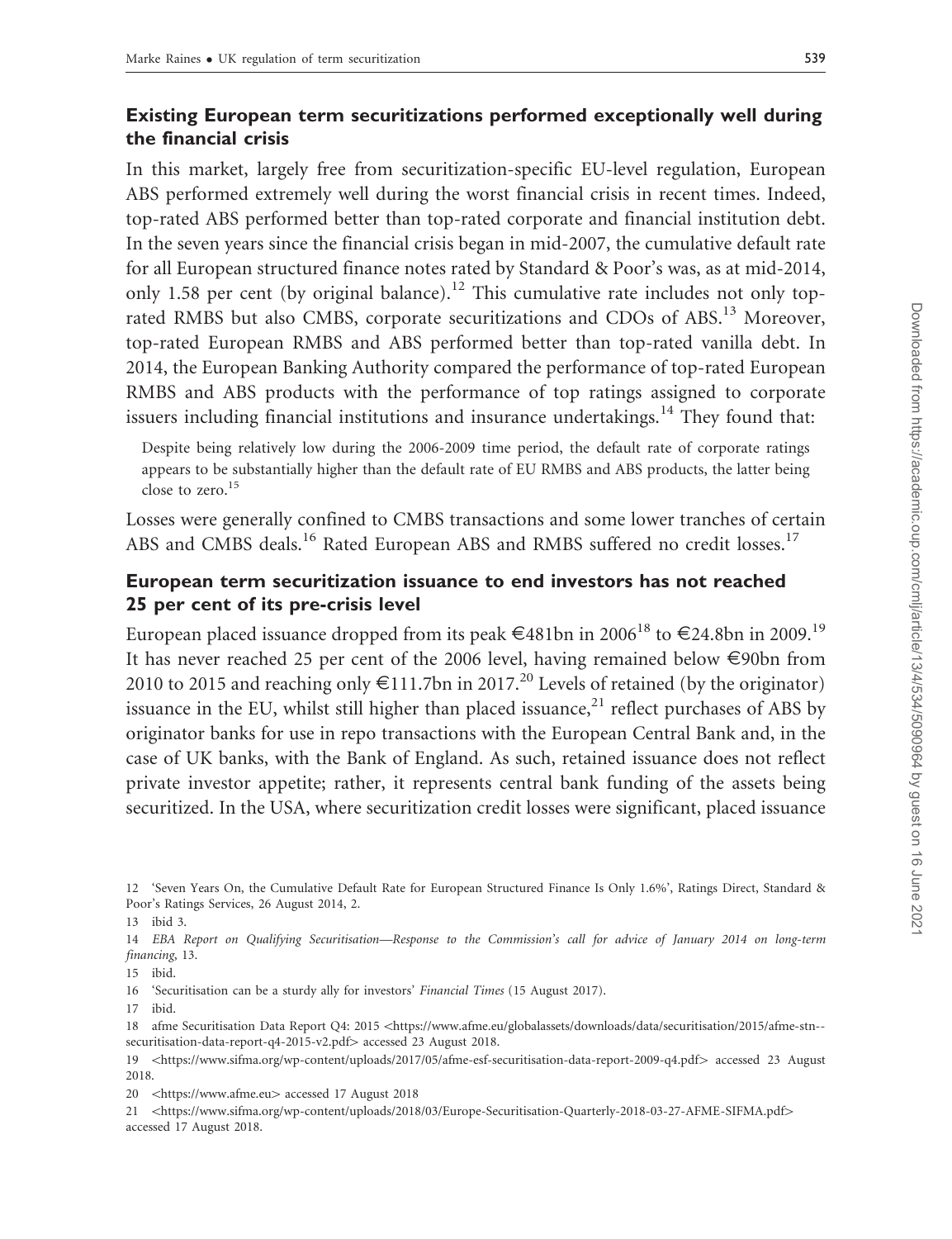dropped from \$2.95tn in 2006 to \$1.68tn in 2014 but recovered to \$2.24tn in 2016 (being 76 per cent of the 2006 level). $^{22}$ 

## 4. Post-crisis EU regulation of securitization

#### Extensive and continuing regulation of securitization

In the decade since the onset of the financial crisis, EU regulation has imposed or proposed the following categories of restrictions on, or adverse regulatory treatment of, securitization. The post-crisis EU securitization *acquis* can be grouped under a dozen heads:

- (i) mandatory retention by originators of a 5 per cent net economic interest in the securitized assets and an obligation on institutional investors to verify the retention;
- (ii) an obligation to apply the same credit-granting criteria to securitized and nonsecuritized assets;
- (iii) a ban on resecuritization;
- (iv) extensive disclosure obligations by originators, sponsors and issuing vehicles, in addition to the issuer's usual prospectus and post-issuance reporting obligations;
- (v) extensive securitization-specific due diligence requirements including:
	- (a) initial due diligence for institutional investors including, inter alios, credit institutions and investment firms, insurance and reinsurance undertakings, alternative investment fund managers (AIFMs) and undertakings for collective investment in transferable securities (UCITS) taking an exposure to a securitization; and
	- (b) post-issuance monitoring for such institutional investors, including regular stress tests on the solvency and liquidity of the sponsor of a fully-supported ABCP programme;
- (vi) limited exemptions for securitization vehicle rate swaps from new collateralization requirements;
- (vii) limitations and penalty haircuts on ABS collateral in non-centrally cleared OTC derivative contracts;
- (viii) increasing risk weighting of ABS held by credit institutions and investment firms as investments;
- (ix) penalty spread risk applicable to ABS held by insurance and reinsurance undertakings as investments;
- (x) limitations and penalty haircuts on the use of ABS to meet liquidity coverage ratios (LCRs);
- (xi) limitations and penalty haircuts for ABS collateral used for credit risk mitigation; and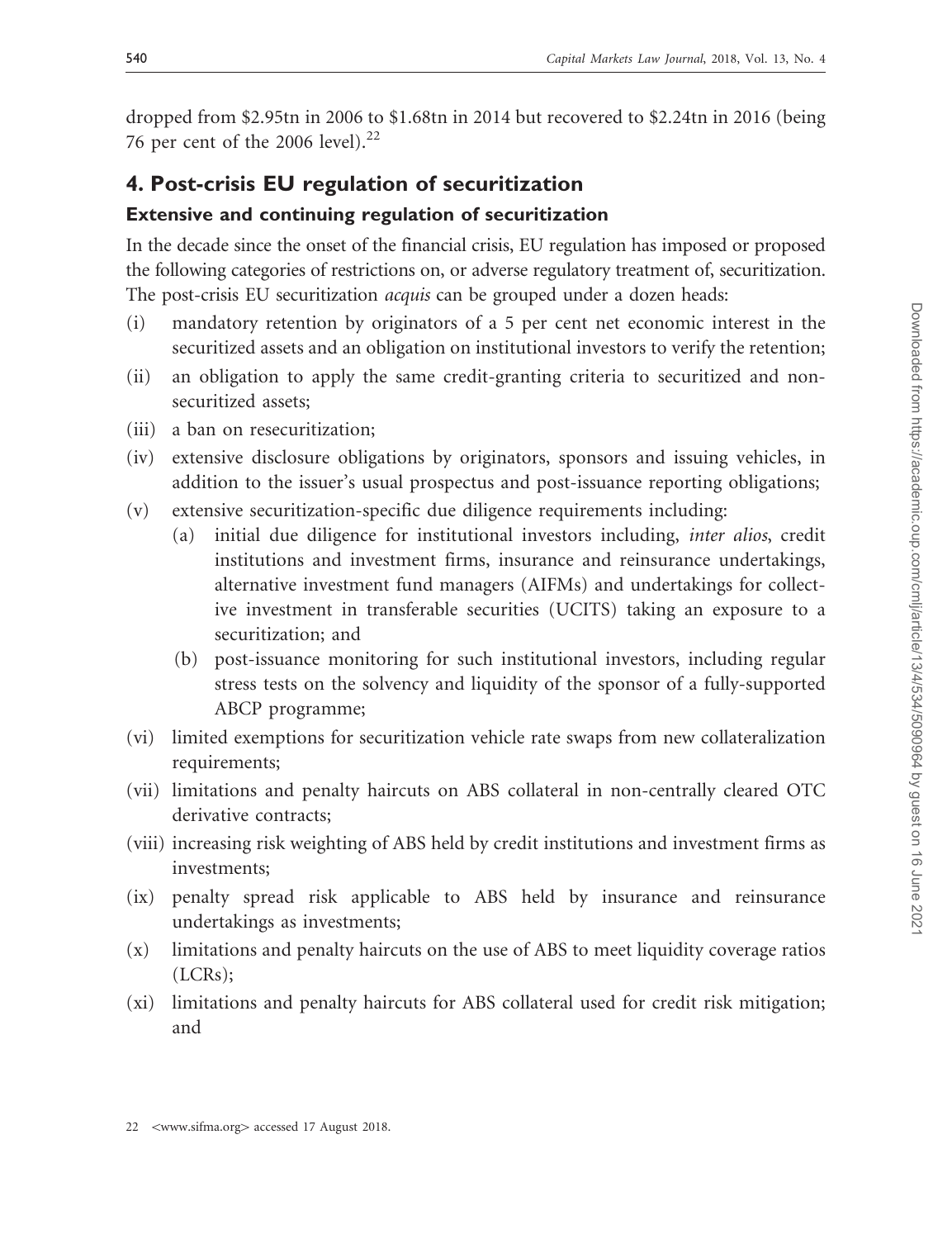(xii) more than 100 requirements for a new category of 'simple, transparent and standardised' (STS) securitizations that will benefit from more favourable regulatory capital treatment.

The new body of regulation is accompanied by strict administrative sanctions for breach of retention, disclosure, credit-granting and STS requirements with risk-weight penalties for breach of due diligence and other rules. The following summary offers some indication of the scope of post-crisis EU regulation addressing securitization.

#### Mandatory retention of a net 5 per cent economic interest

The principle that securitization sponsors or originators should retain part of the risk of the underlying assets was endorsed by the G20 leaders (5 per cent was not specified) at the September 2009 Pittsburgh Summit.<sup>23</sup> It was first implemented in the EU by CRD2 and prohibited a credit institution from being exposed to a securitization position in its trading book or non-trading book unless the originator, sponsor or original lender disclosed to that credit institution that it would retain, on a continuing basis, a net economic interest of not less than 5 per cent in the securitized exposures, which could be determined in a variety of ways.<sup>24</sup> The details of this 5 per cent requirement were amended and replaced in January 2014 by the Capital Requirements Regulation (CRR),<sup>25</sup> which permitted the taking of a securitization exposure only if the originator, sponsor or original lender disclosed to the credit institution that it was retaining at least a 5 per cent net economic interest, and these rules were supplemented that year by a further regulation.<sup>26</sup> The 5 per cent requirement was further amended and replaced in the 12 December 2017 Securitisation Regulation which, among other things, will require the originator, sponsor or original lender to retain at least a 5 per cent net economic interest<sup>27</sup> and require (among others) credit institutions, investment firms, insurance and reinsurance undertakings, AIFMs and UCITS management companies, other than the originator, sponsor or original lender, to verify compliance with the 5 per cent retention requirement before taking a securitization position.<sup>28</sup>

#### Duty to apply the same credit granting criteria to securitized and non-securitized assets

This requirement complements the 5 per cent economic retention requirement for the same policy reason. It was introduced in the CRR on 1 January 2014<sup>29</sup> and was 'moved' to the 12 December 2017 Securitisation Regulation.<sup>30</sup>

- 26 Commission Delegated Regulation (EU) 625/2014.
- 27 Regulation (EU) 2017/2402 art 6(1).
- 28 ibid art 5(1).
- 29 EU Regulation 575/2013 art 408.
- 30 Regulation (EU) 2017/2402 art 9(1) and Regulation (EU) 2017/2401 art 1(11).

<sup>23</sup> Leaders' Statement, The Pittsburgh Summit, 24–25 September 2009 <[https://www.oecd.org/g20/summits/](https://www.oecd.org/g20/summits/pittsburgh/G20-Pittsburgh-Leaders-Declaration.pdf) [pittsburgh/G20-Pittsburgh-Leaders-Declaration.pdf](https://www.oecd.org/g20/summits/pittsburgh/G20-Pittsburgh-Leaders-Declaration.pdf)> accessed 17 August 2018.

<sup>24</sup> Directive 2009/111/EC art 30, which added a new art 122a to Directive 2006/48/EC.

<sup>25</sup> EC Regulation 575/2013 art 405.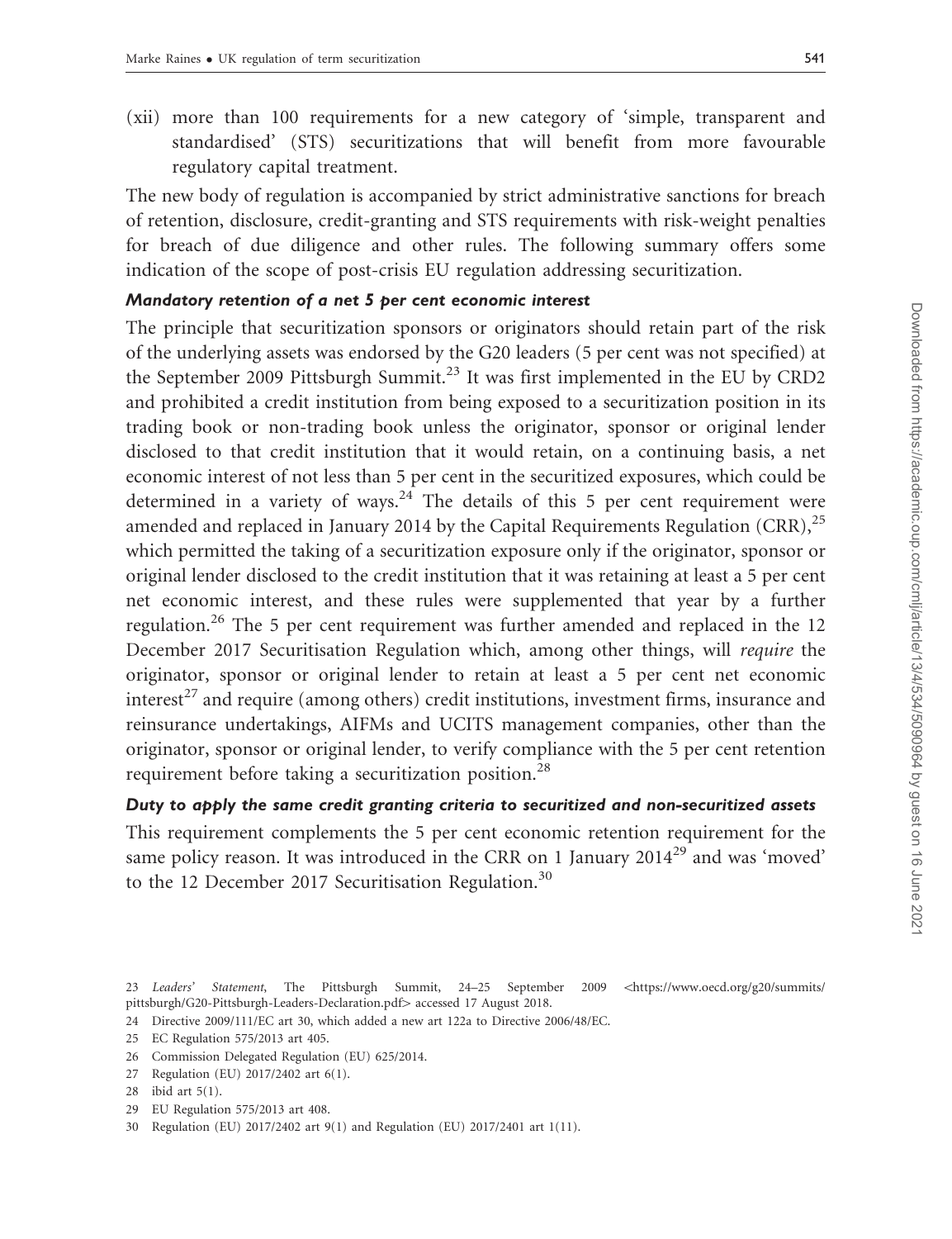#### Effective ban on resecuritization

The CRR doubled the risk-weightings for resecuritization exposures (being a securitization exposure where at least one of the underlying exposures is a securitization exposure) for banks using the Standardised Approach<sup>31</sup> (and so followed Basel  $2.5^{32}$ ). The Securitisation Regulation, however, will effectively ban resecuritization.<sup>33</sup> Grandfathering aside, $34$  resecuritization will only be permitted if used for 'legitimate purposes': these are limited to facilitating the winding up, or ensuring the viability of a going concern to avoid a winding up, of a credit institution, investment firm or financial institution or to preserving investor interests when underlying exposures are nonperforming.<sup>35</sup>

#### Extensive disclosure obligations in addition to prospectus disclosure

Securitization disclosure obligations were first expanded beyond prospectus obligations of the issuer in CRD2, which required the originator and sponsor credit institutions in a securitization to disclose the level of their commitment to maintain a net economic interest in the securitization and to ensure that prospective investors have access to all materially relevant data on the underlying exposures, cash flows and collateral and enough information to conduct stress tests as at the date of securitization and thereafter.<sup>36</sup>

The CRR extended these requirements to the original lender in a securitization<sup>37</sup> and the requirements were supplemented in a further regulation.<sup>38</sup> A new parallel disclosure obligation was then imposed by CRA3, the second amendment to the Credit Rating Agencies Regulation, which obliged the originator, issuer and sponsor to publish jointly on a European Securities and Markets Authority (ESMA) website detailed information on the underlying assets, structure, cash flows and collateral sufficient to conduct 'comprehensive and well-informed stress tests' on cash flows and collateral values.<sup>39</sup>

The CRR disclosure obligation was proposed to be complemented in the 30 September 2015 draft Securitisation Regulation and to expand originator, sponsor and issuer disclosure requirements to holders of securitization positions but exempt original lenders from the disclosure obligation.<sup>40</sup> The final Securitisation Regulation will further expand those disclosure requirements and extend the obligation to disclose, upon request, to potential investors.<sup>41</sup> The disclosure will need to be made through a 'securitisation

37 EU Regulation 575/2013 art 409.

<sup>31</sup> EC Regulation 575/2013 art 251 Table 1.

<sup>32</sup> Basel Committee on Banking Supervision—Enhancements to the Basel II Framework published July 2009, para 567.

<sup>33</sup> Regulation (EU) 2017/2402 art 8.

<sup>34</sup> ibid art 8(1)(a).

<sup>35</sup> ibid arts 8(1)(b) and 8(3).

<sup>36</sup> New art 122a(7) in Directive 2006/48/EC, added by Directive 2009/111/EC art 30.

<sup>38</sup> Commission Delegated Regulation (EU) 625/2014.

<sup>39</sup> Regulation (EC) No 1060/2009 art 8b, added by Regulation (EU) No 462/2013 art 1(11), supplemented by Commission Delegated Regulation (EU) No 2015/3.

<sup>40</sup> Proposed Regulation 2015/0226 (COD) art 5.

<sup>41</sup> Regulation (EU) 2017/2402 art 7.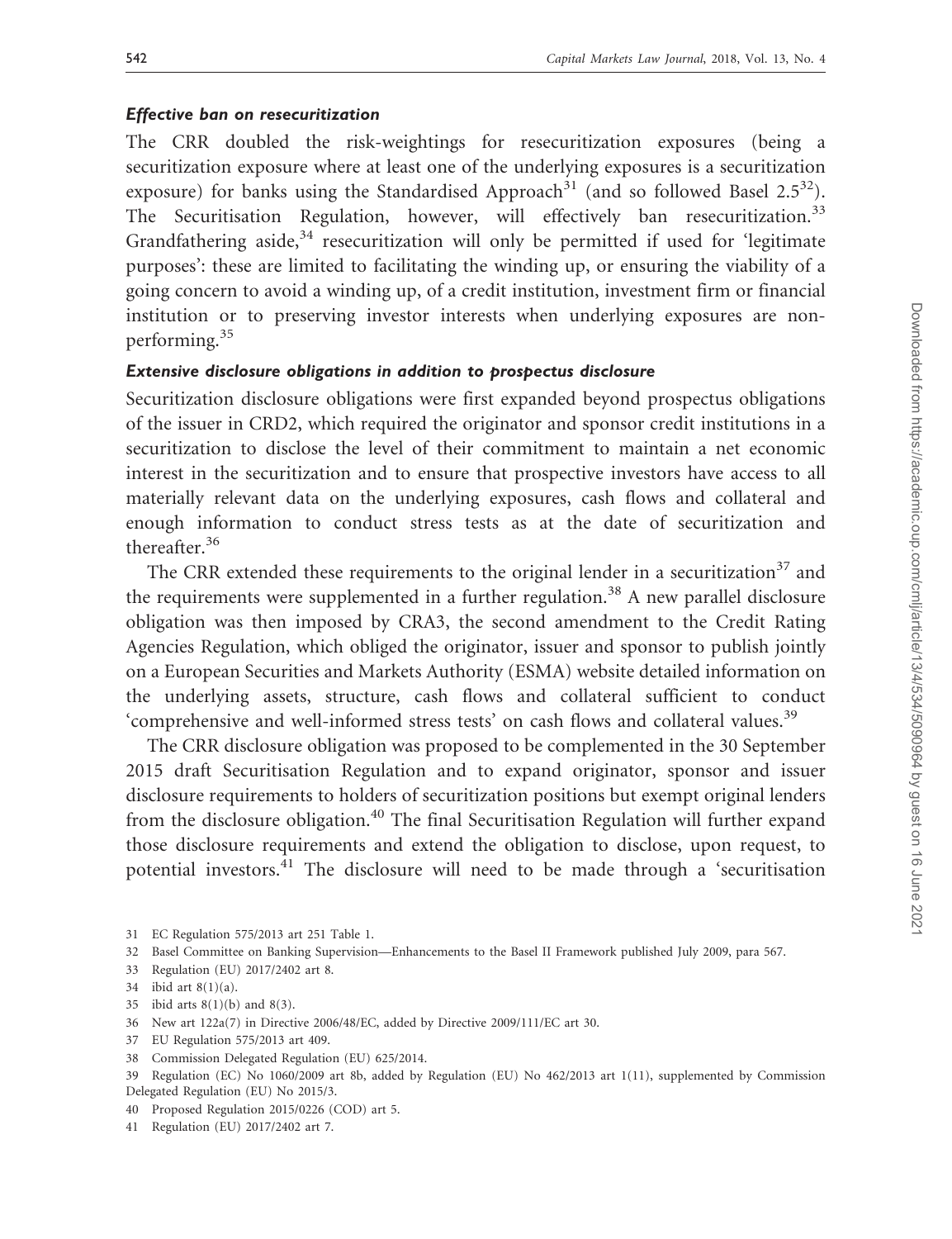repository' registered with ESMA.<sup>42</sup> The Securitisation Regulation will repeal the relevant CRA3 disclosure provisions.<sup>43</sup>

## Securitization-specific initial due diligence and continuing monitoring requirements for institutional investors taking an exposure to a securitization

CRD2 required credit institutions investing in securitized positions to be able to demonstrate to their supervisor that they have a 'comprehensive and thorough understanding' of, and have implemented trading book as well as non-trading book policies and procedures in relation to, enumerated subjects including, among others, net economic interest retained, risk characteristics of underlying exposures and valuation methodologies<sup>44</sup> (with 'look through' due diligence where underlying assets were securitization positions) $45$  and all structural features of the transaction that would 'materially impact' the performance of the exposures. Breach of these requirements could give rise to (i) risk weight penalties (for breach by negligence and omission) ranging, for a first infringement, from 250 per cent to 1,250 per cent (the latter representing a deduction of the total exposure from capital)<sup>46</sup> and (ii) on-balance sheet treatment.<sup>47</sup> Credit institutions, other than originators, sponsors or original lenders, were required to establish formal procedures for trading and non-trading books to monitor these and other performance factors, including detailed delinquency and default rates on underlying assets.<sup>48</sup>

The CRR extended these due diligence requirements and penalties to investment firms, enumerated six heads of due diligence and required continuing monitoring and stress testing.<sup>49</sup> This was supplemented by more detailed due diligence requirements and procedures in a March 2014 Technical Standard.<sup>50</sup> The CRR due diligence obligation was proposed to be further supplemented, and extended beyond credit institutions and investment firms to (among others) insurance and reinsurance undertakings and AIFMs, in the 30 September 2015 Proposed Securitisation Regulation.<sup>51</sup> Those proposed due diligence and monitoring requirements were further supplemented and expanded in the final Securitisation Regulation,<sup>52</sup> which will exempt the originator, sponsor and original lender from the due diligence requirements.<sup>53</sup>

- 44 New art 122a(4) in Directive 2006/48/EC, added by Directive 2009/111/EC art 30.
- 45 New art 122a(5) ibid.
- 46 ibid.
- 47 New art 122a(6) ibid.
- 48 New art 122a(5) ibid.
- 49 EU Regulation 575/2013 art 406.
- 50 Commission Delegated Regulation (EU) 625/2014.
- 51 Proposed Regulation 2015/0226 (COD) art 3.
- 52 Regulation (EU) 2017/2402 arts 5(1) and 5(3).
- 53 ibid arts 5(3) and 5(4) and arts 2(12)(a) and 2(12)(b).

<sup>42</sup> ibid arts 7 and 10.

<sup>43</sup> ibid art 40.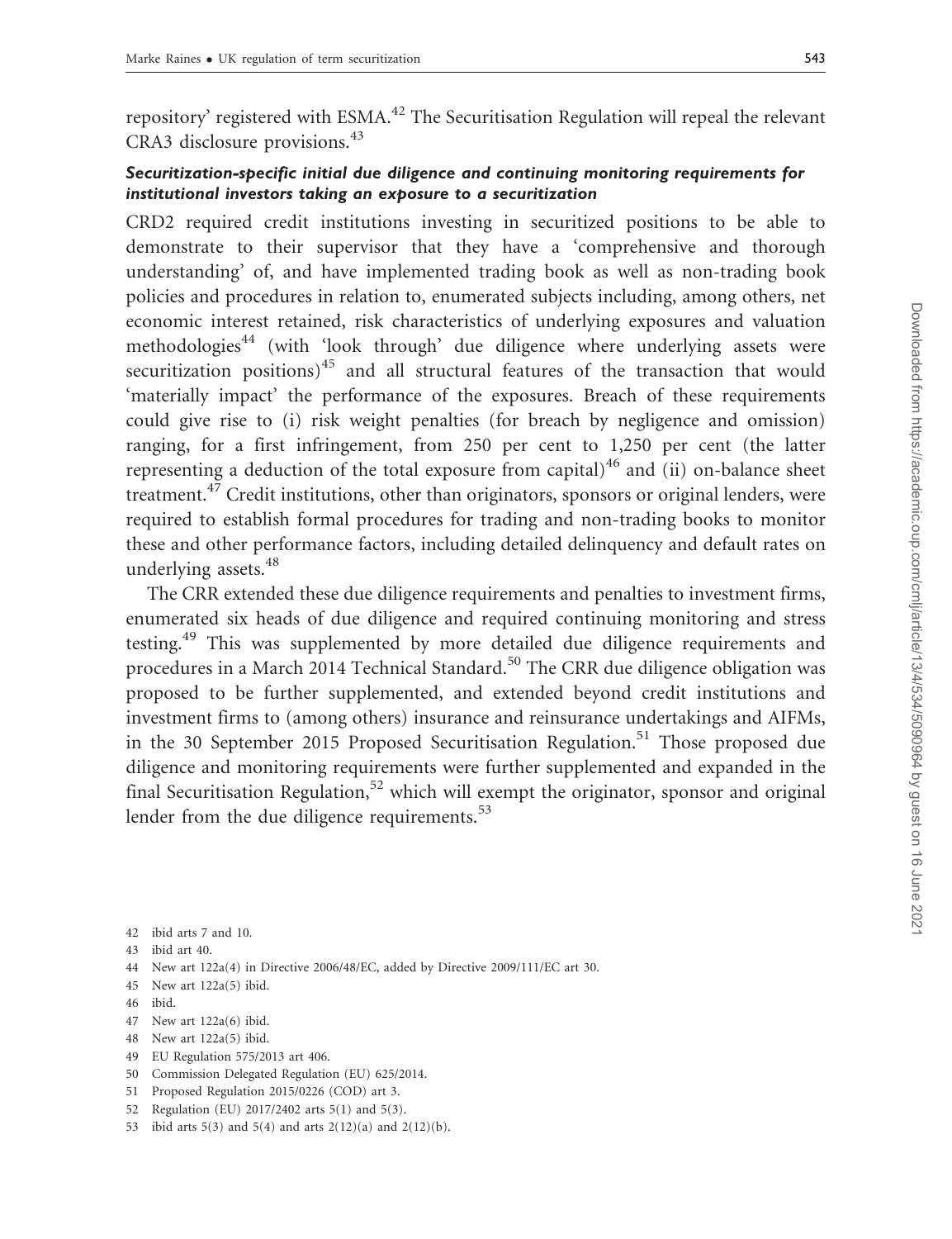The securitization due diligence requirements have successively been extended to insurance and reinsurance undertakings,  $54$  to AIFMS<sup>55</sup> and to UCITS.<sup>56</sup>

## Limited exemptions for securitization vehicle rate swaps from new collateralization requirements (proposed but now unlikely)

The 2012 European Market Infrastructure Regulation (EMIR), as amended and with related regulations, imposes clearing, reporting and risk mitigation rules for OTC derivatives. Their effect on securitization vehicles that hedge their interest and exchange rate exposure or use credit derivatives for a synthetic risk transfer raised obvious industry concerns. Securitization vehicle derivatives are bespoke and thus not practicably clearable and these vehicles are not, by current design, able to comply with EMIR-based risk mitigation requirements. The swap payment obligations of these vehicles, however, typically rank pari passu with or senior to the vehicles' top-rated note obligations. Therefore securitization vehicle swap payment obligations are effectively top-rated. EMIR imposes reporting requirements on these vehicles but proposed changes to collateral requirements that could require restructuring of virtually all existing hedged European securitization transactions, at significant cost, and that would impose additional future costs on new European securitization transactions.

The EMIR obligation of all counterparties to report details of any derivative contract they have concluded and of any modification or termination to a registered trade repository the next working day,<sup>57</sup> noted above, has not been a significant problem for European securitization vehicles.

As for clearing, the EMIR requirement that OTC derivatives be cleared through a central counterparty  $(CCP)^{58}$  contains an exemption for non-financial counterparties ('financial counterparties' being CCPs, investment firms, credit institutions and insurance or reinsurance undertakings<sup>59</sup>) who do not exceed specified clearing thresholds. Securitization vehicles are currently non-financial counterparties under EMIR and the clearing thresholds for the exemption are E1bn for credit derivatives and E3bn for interest and foreign exchange derivatives, excluding derivatives used for hedging.<sup>60</sup> The result of the clearing exemption is that these requirements generally do not pose a problem for off-balance sheet European securitization vehicles, particularly in non-synthetic transactions.

As for collateralization, current EMIR rules require all financial counterparties (but not non-financial counterparties) to uncleared derivatives to have in place risk-management procedures requiring the segregated exchange of collateral.<sup>61</sup> These risk-management rules

<sup>54</sup> Directive 2009/138/EC art 135(2), Commission Delegated Regulation (EU) No 2015/35 art 256, Regulation (EU) No 462/2013 art 5a and Regulation (EU) 2017/2402 arts 5(3) and (4) and arts 2(12)(b) and (c).

<sup>55</sup> Commission Delegated Regulation (EU) No 231/2013 art 52, Regulation (EU) No 462/2013 art 5a and Regulation (EU) 2017/ 2402 arts 5(3) and 5(4) and arts 2(12)(d).

<sup>56</sup> Regulation (EU) 2017/2402 arts 5(3) and (4) and arts 2(12)(e) and (f).

<sup>57</sup> EU Regulation 648/2012 art 9.

<sup>58</sup> ibid arts 4, 10 and 11.

<sup>59</sup> ibid arts 2(8) and 2(9).

<sup>60</sup> ibid arts 4(1)(a)(ii), 10(1)(b) and 10(3) and EU Delegated Regulation (EU) No 149/2013 art 11.

<sup>61</sup> ibid art 11(3).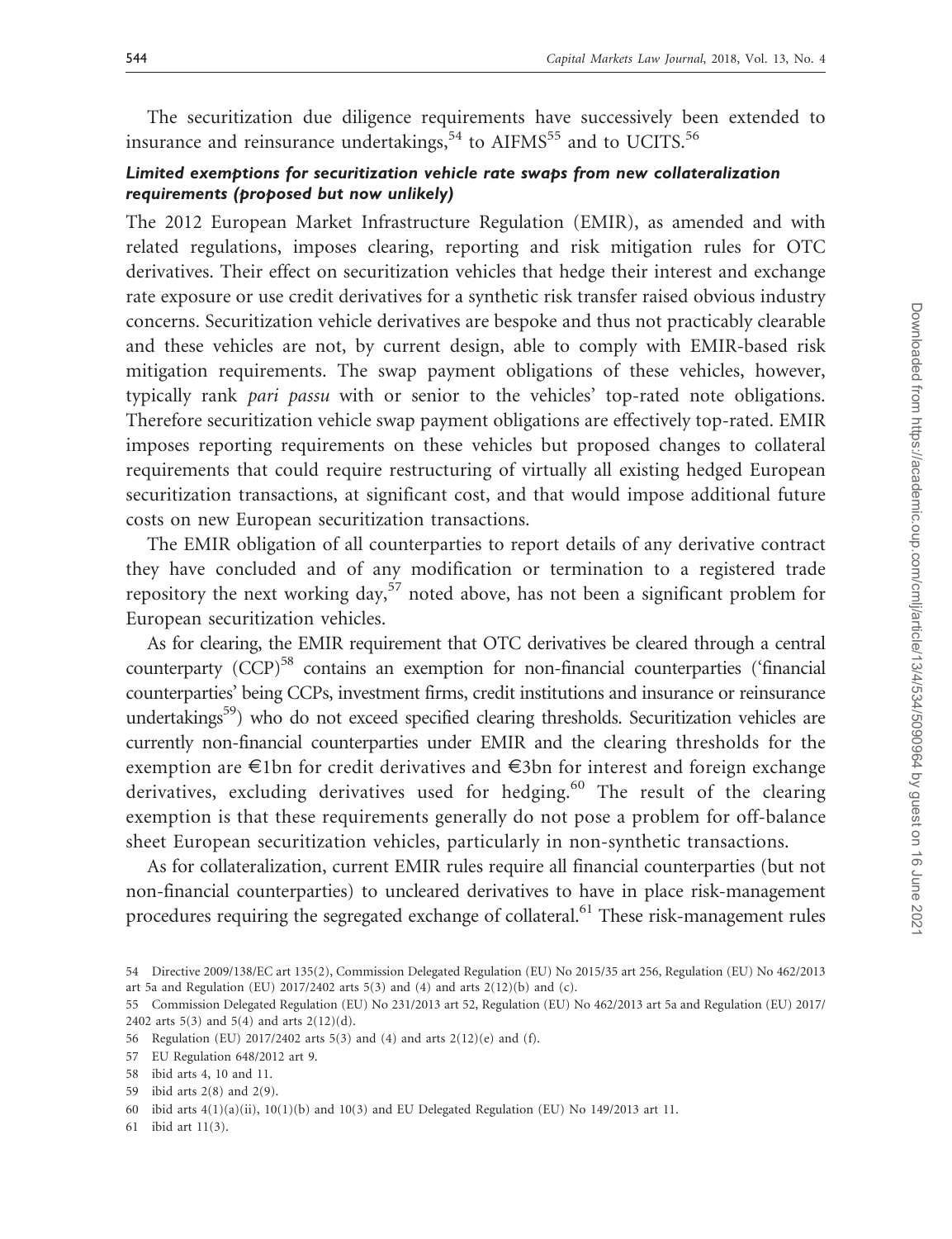have recently been implemented and require the posting by counterparties of variation margin (to collateralize the risk of daily changes in market value of swaps, which can be netted) $62$  and initial margin (to collateralize market and counterparty risk between the time of last collection of margin and liquidation of positions following a default), $63$  although the initial margin requirement is subject to the high threshold (determined on a group basis, if applicable<sup>64</sup>) noted below. Non-financial counterparties, including securitization vehicles, are only required to have such procedures in place if they exceed the clearing thresholds.<sup>65</sup>

Proposed changes to EMIR announced in May 2017 would pose a threat to existing European securitization structures by recategorizing securitization vehicles as financial counterparties.<sup>66</sup> Whilst the amendments would extend the exemption from the clearing requirement to financial as well as non-financial counterparties who do not meet the clearing threshold,<sup>67</sup> financial counterparties (unlike non-financial counterparties) would continue to be required to collateralize uncleared derivatives regardless of whether they fall within the clearing threshold exemption. This should not be a problem for the initial margin requirement since it does not apply where one of the counterparties has an aggregate month-end notional amount of non-cleared derivatives of less than E8bn for March, April and May of the preceding year.<sup>68</sup> It would, however, be a problem for securitization vehicles in relation to variation margin. That virtually all European securitization vehicles are neither designed to post, nor are capable of posting, variation margin as collateral is obvious and no proposal was made to grandfather existing transactions. In the absence of grandfathering, liquidity facilities and other structuring solutions would need to be added to existing transactions at some considerable cost.

Following industry opposition the European Parliament has recently adopted, on first reading, an amendment to the Commission's May 2017 proposal that would, in line with the Council's opposition, not extend the financial counterparty definition to securitization SSPEs (securitisation special purpose entities).<sup>69</sup> Further interinstitutional negotiations will take place but it is now unlikely that the proposed extension of the definition will be enacted.

It should be noted that under the amended proposed Securitisation Regulation, STS securitizations as well as covered bonds will be exempt from the clearing requirements<sup>70</sup> and, it seems likely, margining requirements. $^{71}$ 

62 Commission Delegated Regulation (EU) 2016/2251 arts 12 and 1(2).

- 64 EU Regulation 648/2012 art 10(3).
- 65 ibid art 11(3).
- 66 4 May 2017 Proposed Regulation 2017/0090 (COD) art 1(1) amending art 2(8) of EMIR.
- 67 ibid art 1(3) adding a new art 4a to EMIR.
- 68 Commission Delegated Regulation (EU) 2016/2251 art 28.

<sup>63</sup> ibid arts 13 and 1(3).

<sup>69</sup> Amendments adopted by the European Parliament on 12 June 2018 <[http://www.europarl.europa.eu/sides/getDoc.](http://www.europarl.europa.eu/sides/getDoc.do?type=TA&language=EN&reference=P8-TA-2018-0244) [do?type](http://www.europarl.europa.eu/sides/getDoc.do?type=TA&language=EN&reference=P8-TA-2018-0244)=[TA&language](http://www.europarl.europa.eu/sides/getDoc.do?type=TA&language=EN&reference=P8-TA-2018-0244)=[EN&reference](http://www.europarl.europa.eu/sides/getDoc.do?type=TA&language=EN&reference=P8-TA-2018-0244)=[P8-TA-2018-0244](http://www.europarl.europa.eu/sides/getDoc.do?type=TA&language=EN&reference=P8-TA-2018-0244)> accessed 17 August 2018.

<sup>70</sup> Regulation (EU) 2017/2402 art 42; 4 May 2018 Consultation Paper JC 2018 14 on Amendments to the EMIR Clearing Obligation under the Securitisation Regulation.

<sup>71</sup> Regulation (EU) No 648/2012 (as amended by Regulation (EU) 2017/2402) art 4(6); 4 May 2018 Consultation Paper JC 2018 15 on Draft Regulatory Technical Standards amending Delegated Regulation (EU) 2015/2251.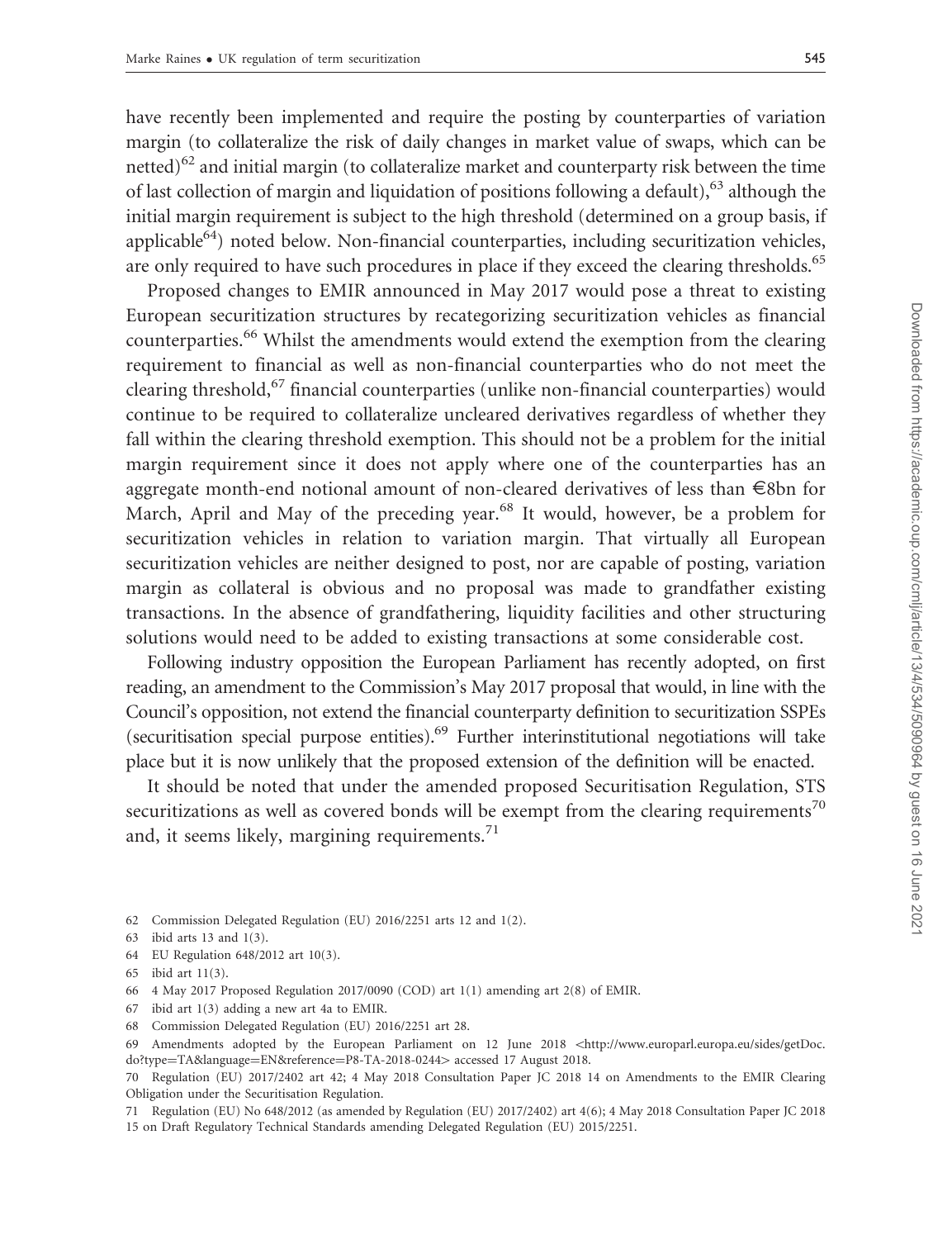### Limitations and penalty haircuts on ABS collateral in non-centrally cleared OTC derivative contracts

Under EMIR and related technical standards, counterparties can only collect collateral falling within specified asset classes, including government and corporate bonds, certain convertible bonds and equities and the most senior tranche of a securitization that is not a resecuritization.<sup>72</sup> Applicable haircuts on long-term senior securitization collateral are twice those applicable to corporate bonds, and four times those of central government bonds, of the same tenors and credit ratings. $^{73}$ 

## Increasing risk weighting of ABS held by credit institutions and investment firms as investments

Prior to and since the financial crisis, European credit institutions have been required to risk weight top-rated, senior ABS at 20 per cent or, for IRB banks (where ABS are backed by granular pools), 7 per cent.<sup>74</sup> These risk weightings, which followed Basel II,<sup>75</sup> were carried forward in the CRR and extended to investment firms.<sup>76</sup>

Following Basel III,<sup>77</sup> the 12 December 2017 amendment to the CRR will require credit institutions and investment firms to use one of three methods to calculate risk weighted exposure amounts in relation to their securitization positions. These methods are to be applied in a hierarchy: (i) a Securitisation Internal Ratings-Based Approach (SEC-IRBA) where certain conditions are met or (ii) where SEC-IRBA may not be used, a Securitisation Standardised Approach (SEC-SA) or (iii) where SEC-SA may not be used, a Securitisation External Ratings-Based Approach (SEC-ERBA) must be used for rated (or inferred rated) positions,78 the hierarchy being subject to various exceptions.79 An institution may decide to apply to apply SEC-ERBA instead of SEC-SA to all of its rated securitization positions or positions where inferred ratings may be used.<sup>80</sup> National authorities may, on a case by case basis, prohibit institutions from applying SEC-SA having regard to risks to the institution or to financial stability.<sup>81</sup> Broadly, SEC-IRBA is available when the credit institution or investment firm is able to calculate a capital charge applicable to the underlying pool of securitized assets.<sup>82</sup> The floor for risk weighted securitization positions under all three methods is 15 per cent,<sup>83</sup> an increase of more than 100 per cent for both the SEC-IRBA and the SEC-ERBA over the comparable risk weight under the current IRB method.

72 Commission Delegated Regulation (EU) No 2016/2251 art 4(1) (as corrected by Commission Delegated Regulation (EU) No 2017/323 arts 35-40).

- 74 Directive 2006/48/EC arts 80(5) and 94 and Annex IX, Pt 4.
- 75 Basel Committee on Banking Supervision, Revisions to the securitisation framework, 11 December 2014 paras 567, 606 and 615. 76 Directive 2013/36/EU and Regulation (EU) No 575/2013 arts 251 and 261.
- 77 Basel Committee on Banking Supervision, International Convergence of Capital Measurement and Capital Standards, June 2006.
- 78 EU Regulation 575/2013 (as amended by Regulation (EU) 2017/2401) art 254(1).
- 79 ibid art 254(2).
- 80 ibid art 254(3).
- 81 ibid art 254(4).
- 82 ibid arts 255 and 258.
- 83 ibid arts 259, 261(1) and 263.

<sup>73</sup> ibid Annex II 2. Table 1.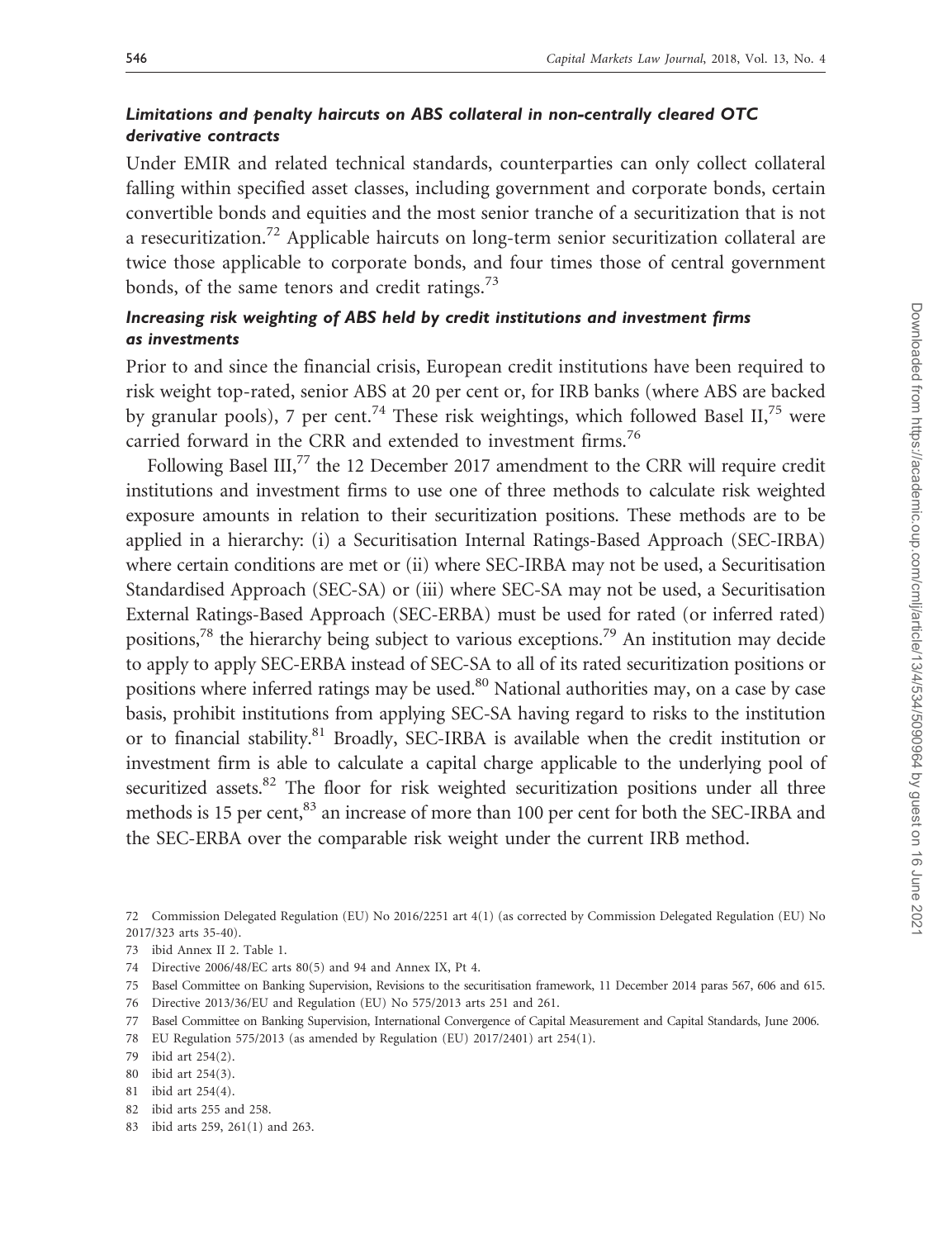### Penalty spread risk applicable to ABS held by insurance and reinsurance undertakings as investments

The Solvency II directive<sup>84</sup> established a new prudential framework for insurance firms in the EU with an implementation deadline of 1 January 2016. Insurance and reinsurance undertakings are required to meet a Solvency Capital Requirement,<sup>85</sup> which corresponds to the Value-at-Risk of the basic own funds of an insurance or reinsurance undertaking subject to a confidence level of 99.5 per cent over a one-year period.<sup>86</sup> The 'market risk module' of the capital requirement contains an element for 'spread risk', being a subset of market risk that relates to the sensitivity of the values of assets to changes in the level or volatility of credit spreads over the risk-free interest rate term structure.<sup>87</sup> Spread risk on securitization positions has been set significantly higher than for similarly rated corporate bonds and loans of the same tenor.

A 'Type 1' securitization is one that meets 20 credit, structural and rating criteria (including no synthetic securitization or resecuritization and rated CQS3 (investment grade) or better) and is limited to a few asset classes (broadly, certain categories of residential mortgages, commercial loans primarily to SMEs, auto finance and consumer credit) $88$  and a Type 2 securitization is any other securitization than a resecuritization. $89$ 

A three-year top-rated corporate bond will have a spread risk of 2.7 per cent.<sup>90</sup> A toprated three-year Type 1 securitization instrument will have a spread risk of 6.3 per cent.<sup>91</sup> A three-year top-rated Type 2 securitization instrument (say, a top-rated corporate loan securitization) will have a spread risk of 37.5 per cent.<sup>92</sup>

On 1 June 2018, the European Commission adopted a Delegated Regulation effective 1 January 2019 that, if approved by the European Parliament and the Council, will incorporate the STS requirements into the spread risk calculations for insurance and reinsurance companies and change the current spread risk calculations for non-STS securitization transactions. Henceforth, a three-year top-rated senior non-STS securitization instrument, that would have been Type 1 under the existing regime with a spread risk of 6.3 per cent, will have a spread risk of 37.5 per cent<sup>93</sup> (for non-STS securitization instruments, no distinction will be made between the current Type 1 and Type 2). Senior three-year top-rated senior STS securitization instruments will have a spread risk of 3 per cent, still higher than a three-year top-rated corporate bond. It is widely understood that yields on top-rated ABS are not attractive to insurance companies and that the spread risks on lower rated ABS make such investments capital-inefficient.

- 86 ibid art 101(3).
- 87 ibid art 105(5).
- 88 Commission Delegated Regulation (EU) No 2015/35 art 177(2).
- 89 ibid art 177(3).
- 90 ibid art 176(3).
- 91 ibid art 178(1).
- 92 ibid art 178(2).

<sup>84</sup> Directive 2009/138/EC (as amended by Directive 2014/51/EU).

<sup>85</sup> ibid art 100.

<sup>93</sup> Revised calibrations for securitization investments by insurance and reinsurance undertakings under Solvency II, European Commission Reference Ares (2018)2037113.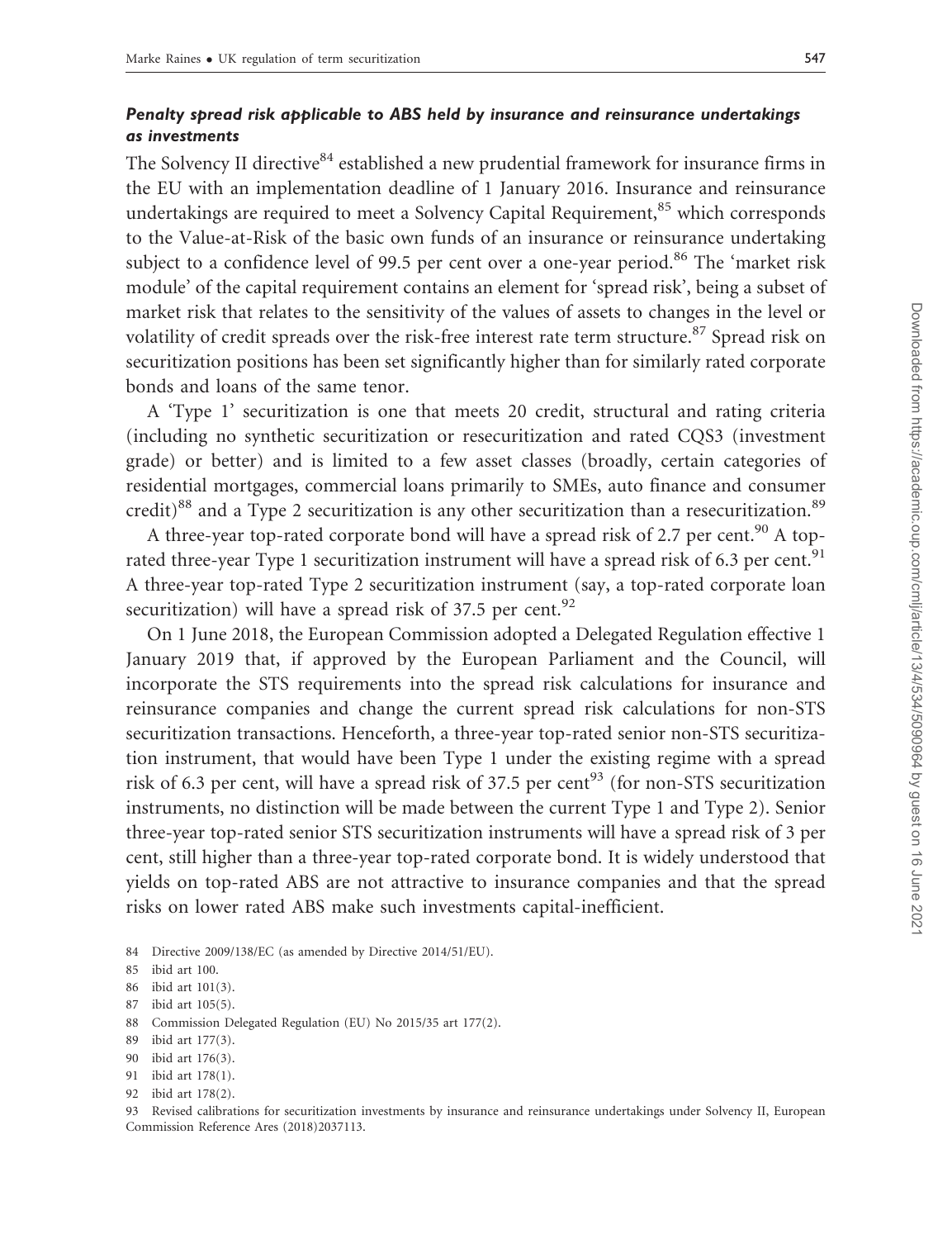#### Limitations and penalty haircuts on the use of ABS to meet liquidity coverage ratios

Credit institutions and investment firms are required under the CRR to hold a liquidity buffer, being liquid assets sufficient to cover net liquidity outflows during a 30-day period of 'gravely stressed conditions'.<sup>94</sup> By delegated act the Commission has prescribed, among other things, eligible liquid assets and minimum haircuts for those assets, which are grouped into Level 1 assets, Level 2A assets and Level 2B assets.<sup>95</sup>

Level 1 assets include certain claims against central banks, certain governmental authorities and credit institutions and 'extremely high quality' covered bonds that meet certain requirements.<sup>96</sup> The 'extremely high quality' covered bonds are subject to a haircut of at least 7 per cent of market value.<sup>97</sup>

Level 2A assets include certain 20 per cent risk weighted claims against governments, 'high quality' covered bonds, third country covered bonds that meet certain requirements and certain top-rated corporate debt securities that meet original size and tenor requirements.<sup>98</sup> The market value of all Level 2A assets is subject to a 7 per cent haircut.<sup>99</sup>

Level 2B assets include investment grade corporate debt securities that meet original size and tenor requirements, 'high quality' covered bonds that meet certain requirements, shares that meet certain requirements and top-rated senior ABS. The ABS must be backed by certain categories of residential property loans, SME-heavy loan and lease portfolios, car loans and leases and consumer loans and meet more than 20 other requirements.<sup>100</sup> The market values of investment grade corporate debt securities and certain shares are subject to a 50 per cent haircut and the market values of 'high quality' covered bonds are subject to a 30 per cent haircut.<sup>101</sup> The market values of top-rated, senior securitization instruments backed by certain categories of residential property loans and auto loans and leases are subject to a 25 per cent haircut (more than three times as high as that applied to top-rated corporate debt securities) and those backed by SME-heavy loan and lease portfolios and by consumer loans are subject to a 35 per cent haircut (more than five times as high as that applied to top-rated corporate debt securities). $102$ 

The liquidity buffer for credit institutions must be composed of (a) at least 60 per cent Level 1 assets, (b) at least 30 per cent Level 1 assets excluding 'extremely high quality' covered bonds and (c) a maximum 15 per cent Level 2B assets, after haircuts have been applied.<sup>103</sup>

- 99 ibid art 11(2).
- 100 ibid arts 12 and 13.
- 101 ibid arts 13(2).
- 102 ibid arts 13(14).

<sup>94</sup> EU Regulation 575/2013 (as amended by Regulation (EU) 2017/2401) art 412(1).

<sup>95</sup> Commission Delegated Regulation (EU) No 2015/61 arts 10–12.

<sup>96</sup> ibid art 10(1).

<sup>97</sup> ibid.

<sup>98</sup> ibid art 11(1).

<sup>103</sup> ibid arts 17(1) and 17(2).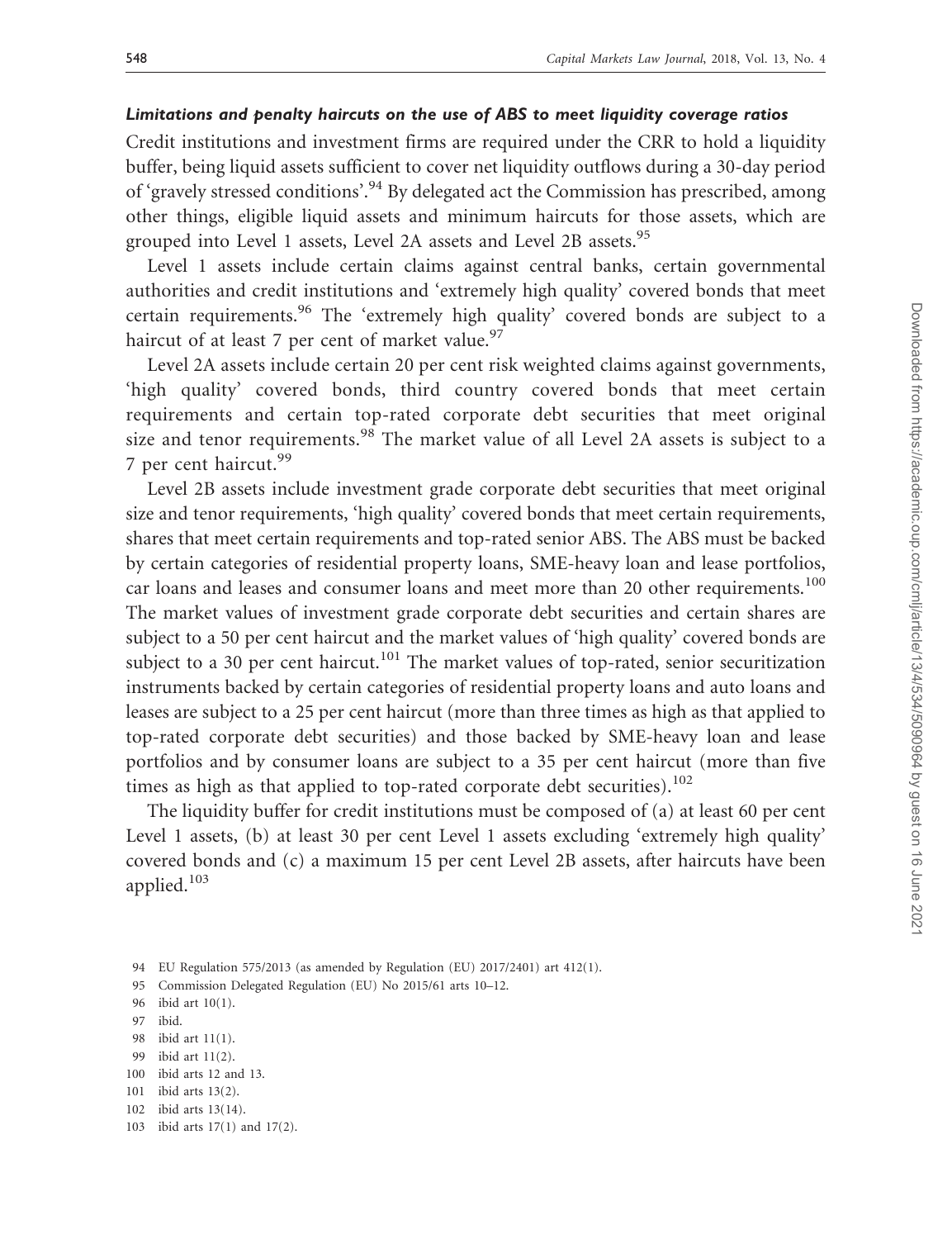On 24 January 2018, the Commission announced a proposal to replace the existing catalogue of Level 2B assets with STS securitization transactions.<sup>104</sup> As noted below, this will entail transactions meeting some 100 requirements in order to qualify for the STS label.

#### Penalty haircuts for ABS collateral used for credit risk mitigation

Under Basel  $II^{105}$  and the CRD,<sup>106</sup> investment grade debt securities issued by corporates (whether ABS or not) were included in the same class of eligible collateral.

Under Basel III, supervisory haircuts for all securitization collateral have been set at twice that of top-rated corporate issuers $107$  although these multiples will vary slightly in the latest revision to Basel III.<sup>108</sup> The CRR makes specific provision for eligibility of investment grade or better securitization positions that are not resecuritization positions and rated CQS 3 or higher using ratings-based risk-weightings, which are set twice as high as those for top-rated corporate issuers.<sup>109</sup>

### More than 100 requirements for the STS securitization label with its more favourable regulatory capital treatment

Following the Basel Committee on Banking Supervision July 2015 'Criteria for identifying simple, transparent and comparable securitisations',<sup>110</sup> which provided alternative capital treatment for, per the title, 'simple, transparent and comparable' (STC) securitizations, the European Parliament and the Council published a proposed Securitisation Regulation and proposed amendments to the CRR setting out similar requirements for alternative capital treatment for 'simple, transparent and standardised' securitizations held by credit institutions and investment firms on 30 September 2015,  $^{111}$ amended them on 26 June 2017 and finalized and enacted them on 12 December 2017.<sup>112</sup> As noted above, the STS regime will be available to achieve a relatively lower spread risk element in the market risk module of the Solvency Capital Requirement for ABS held by insurance and reinsurance companies and STS certification will also be a requirement for LCR eligibility.

Term STS securitizations will be required to meet, potentially, just over 100 conditions.<sup>113</sup> These include at least 13 'simplicity' conditions (eg only one asset type), 15

113 As determined by Prime Collateralised Securities (PCS) UK Limited <[http://pcsmarket.org/draft/wp-content/uploads/](http://pcsmarket.org/draft/wp-content/uploads/bsk-pdf-manager/STS_Criteria_22.pdf) [bsk-pdf-manager/STS\\_Criteria\\_22.pdf](http://pcsmarket.org/draft/wp-content/uploads/bsk-pdf-manager/STS_Criteria_22.pdf)> accessed 17 August 2018.

<sup>104 24</sup> January 2018, Draft Delegated Act amending the Commission Delegated Regulation on the Liquidity Coverage Ratio (LCR) Ref: Ares(2018)418078 art 1(8).

<sup>105</sup> Basel Committee on Banking Supervision, International Convergence of Capital Measurement and Capital Standards, June 2006, paras 145(c) and 146(a).

<sup>106</sup> Directive 2006/48/EC art 92 and Annex VIII item 7(c).

<sup>107</sup> Basel Committee on Banking Supervision—Basel III: A global regulatory framework for more resilient banks and banking systems, 1 June 2011, para 111.

<sup>108</sup> Basel Committee on Banking Supervision—Basel III: Finalising post-crisis reforms, 12 December 2017, para 163, Table 14. 109 EU Regulation 575/2013 (as amended by Regulation (EU) 2017/2401) arts 194(3), 197(1)(h) and 224, Tables 1 and 2.

<sup>110 &#</sup>x27;Criteria for Identifying Simple, Transparent And Comparable Securitisations', Basel Committee on Banking Supervision/ Board of the International Organization of Securities Commissions, July 2015.

<sup>111</sup> Respectively, Proposed Regulation 2015/0226(COD) arts 7–22 and Proposed Regulation 2015/0225(COD)262–64.

<sup>112</sup> Regulation (EU) 2017/2402 arts 18–24 and 27–30 and EU Regulation 575/2013 (as amended by Regulation (EU) 2017/2401) arts 242–3, 260, 262 and 264.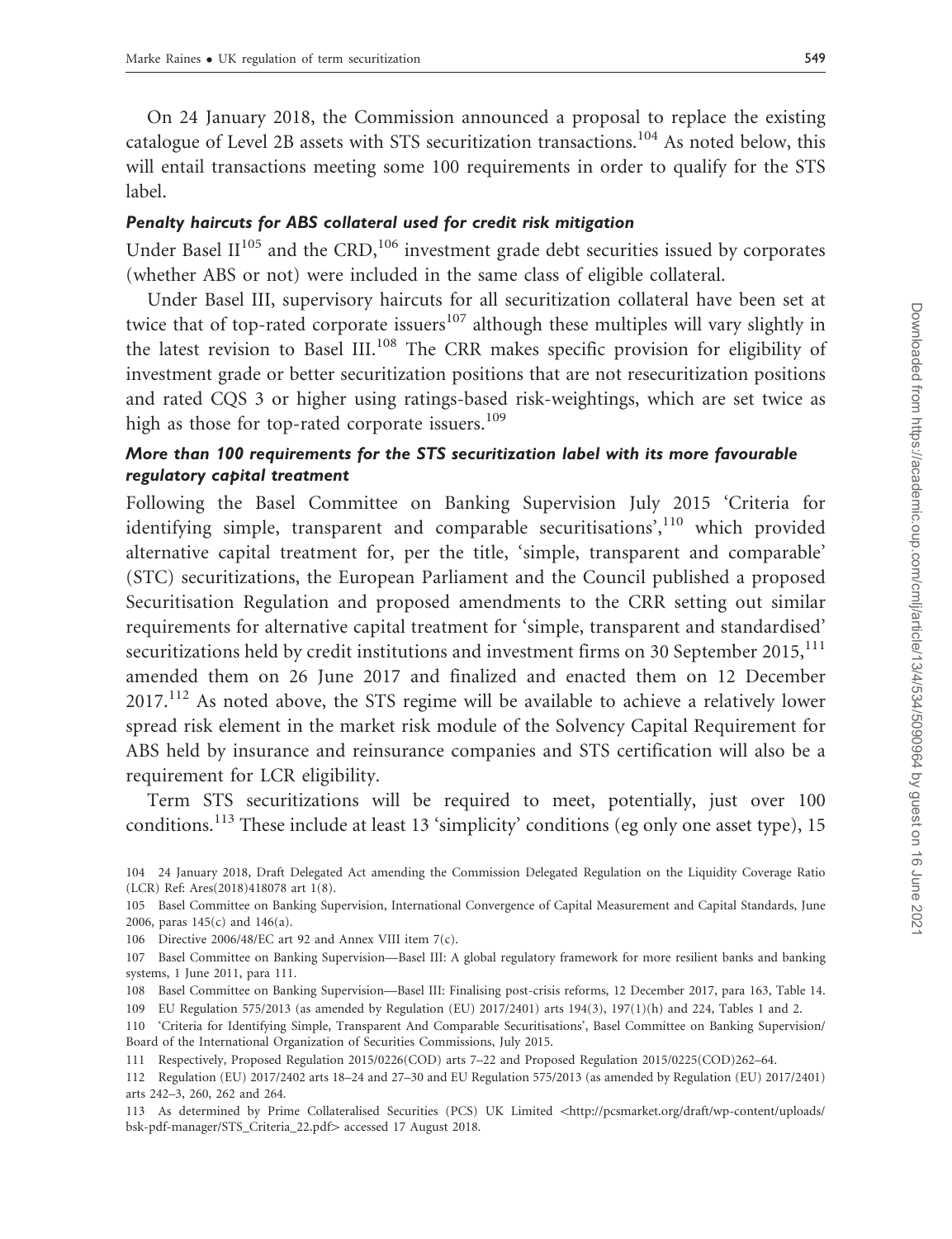'standardisation' conditions (eg early amortization required when the value of the underlying exposures falls below a pre-determined threshold) and five 'transparency' conditions (eg information regarding environmental performance of certain assets).<sup>114</sup> All relevant conditions must be met or the label will not be available and it has been estimated that in any one transaction about 80 conditions will be relevant.<sup>115</sup> Synthetic securitizations will not qualify<sup>116</sup> although the European Commission may report to the European Parliament with a legislative proposal for balance sheet synthetic securitization within 12 months of the effective date of the Regulation.<sup>117</sup> Also, it appears that the originator and sponsor in an STS-branded securitization are jointly responsible for compliance with the general securitization transparency requirements in the new Securitisation Regulation, with some timing modifications,  $118$  which suggests that a breach of these disclosure requirements would attract additional penalties as well as loss of the preferential risk-weighting. The originator and sponsor must jointly notify ESMA where a securitization meets the STS requirements of a non-ABCP STS programme (only the sponsor in the case of an ABCP programme)<sup>119</sup> and may use a third party authorized under the Securitisation Regulation to confirm compliance although this does not relieve them of liability.<sup>120</sup> The originator, the sponsor and the issuer must all be established in the EU in order for a securitization to qualify as an  $STS$ .<sup>121</sup>

The risk weight floor for senior STS securitization positions held by credit institutions and investment firms will be 10 per cent, $122$  compared to 15 per cent for all non-STS securitizations.<sup>123</sup> Under SEC-ERBA, top-rated senior tranches of STS securitizations will attract a risk weight of 10 per cent for both one-year and five-year maturities, $124$ compared to 15 per cent and 20 per cent respectively for non-STS securitizations.<sup>125</sup> The spread risk for ABS held by insurance and reinsurance companies will be about twelve times higher for senior top-rated non-STS ABS than for senior top-rated STS ABS.<sup>126</sup>

## Severe penalties for non-compliance with EU securitization regulation

Member States will be required under the Securitisation Regulation to impose administrative sanctions on originators, sponsors, lenders or securitization special

115 Ian Bell, PCS Secretariat, quoted in '(I can't get no) STS-faction' SCI Magazine, London (Summer 2018) <[https://www.](https://www.structuredcreditinvestor.com/SCI_Magazine.asp) [structuredcreditinvestor.com/SCI\\_Magazine.asp](https://www.structuredcreditinvestor.com/SCI_Magazine.asp)> accessed 17 August 2018.

- 123 ibid arts 259, 261 and 263.
- 124 ibid art 264(3) and Table 4.
- 125 ibid art 263(3) and Table 2.

<sup>114</sup> Regulation (EU) 2017/2402 arts 20, 21 and 22, respectively.

<sup>116</sup> Regulation (EU) 2017/2402 art 20(1).

<sup>117</sup> ibid art 45(2).

<sup>118</sup> ibid art 22(5).

<sup>119</sup> ibid art 27(1).

<sup>120</sup> ibid art 27(2).

<sup>121</sup> ibid art 18.

<sup>122</sup> EU Regulation 575/2013 (as amended by Regulation (EU) 2017/2401) arts 260, 262 and 264.

<sup>126</sup> Commission Delegated Regulation (EU) No 2015/35 art 178(1) and 1 June 2018 draft Commission Delegated Regulation art 178(8).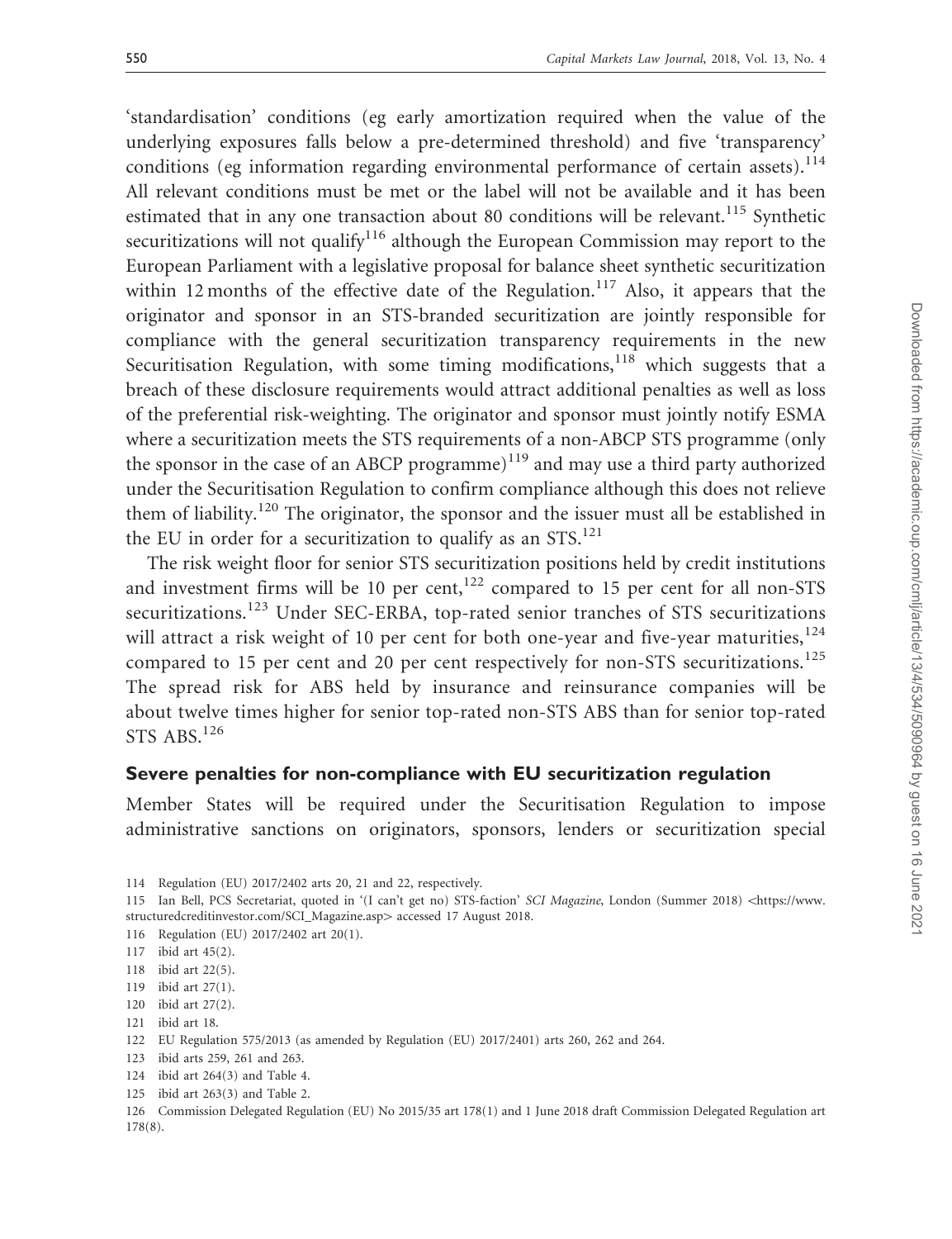purpose entities (issuers), as applicable, for breaches of the risk retention, disclosure, credit granting and STS rules.<sup>127</sup> Penalties include fines of up to  $\epsilon$ 5 mn for individuals and up to  $\epsilon$ 5 mn or 10 per cent of annual net turnover for corporates and a fine of up to twice the amount of benefit derived from the infringement where that benefit can be determined, as well as cease and desist orders and bans.<sup>128</sup> The amended CRR provides for risk weighted penalties of between 250 per cent and 1,250 per cent (the latter amounting to a deduction from capital of the entire principal amount) on relevant securitization positions where an institution fails to meet the due diligence, risk retention disclosure, credit-granting and no-resecuritization rules.<sup>129</sup>

#### Regulation of credit rating agencies and the use of ratings

Ratings are central to securitization, and to other structured vehicles such as CBOs, CDOs and SIVs, and the performance of the rating agencies came under close scrutiny during the financial crisis.<sup>130</sup> The EU, like the USA, blamed the rating agencies for assigning top ratings to structured notes that became impaired, including but not limited to US sub-prime ABS and structures that were supported by those assets, and determined that the rating agencies needed to be regulated. Even though the ensuing Credit Rating Agency Regulation (the  $CRA$ )<sup>131</sup> was of general application, it was in many respects aimed at, and regulated the rating of, securitization transactions. Also, as noted below, CRA3 established extensive new disclosure obligations for securitization transactions. It required, from 20 June 2013, that rating agencies be registered under the CRA as a condition of being recognized as an External Credit Assessment Institution (ECAI) under the CRD.<sup>132</sup> Credit institutions, insurance and reinsurance undertakings, UCITS and institutions for occupational retirement provision could use ratings for regulatory purposes only if issued by a rating agency established in the EU and regulated under the CRA.<sup>133</sup>

The CRA regulated, among other things and in some detail, the independence of rating agencies and avoidance of conflicts of interest,<sup>134</sup> rating analysts (including their rotation),<sup>135</sup> compensation and performance reviews of analysts,<sup>136</sup> disclosure of rating methodologies, models and rating assumptions<sup>137</sup> and disclosure and presentation of ratings.<sup>138</sup>

The CRA could endorse a rating issued in a third country if certain conditions were met<sup>139</sup> and certify rating agencies established in third countries based on regulatory

129 EU Regulation 575/2013 (as amended by Regulation (EU) 2017/2401) art 270a(1).

130 See eg the Summary Report of Issues Identified in the Commission Staff's Examinations of Select Credit Rating Agencies, United States Securities and Exchange Commission, July 2008.

131 Regulation (EC) 1060/2009.

- 134 ibid art 6.
- 135 ibid art 7.
- 136 ibid art 7(5).
- 137 ibid art 8.
- 138 ibid art 10.
- 139 ibid art 4(3).

<sup>127</sup> Regulation (EU) 2017/2402 art 32(1).

<sup>128</sup> ibid art 32(2).

<sup>132</sup> ibid art 2(3).

<sup>133</sup> ibid art 4(1).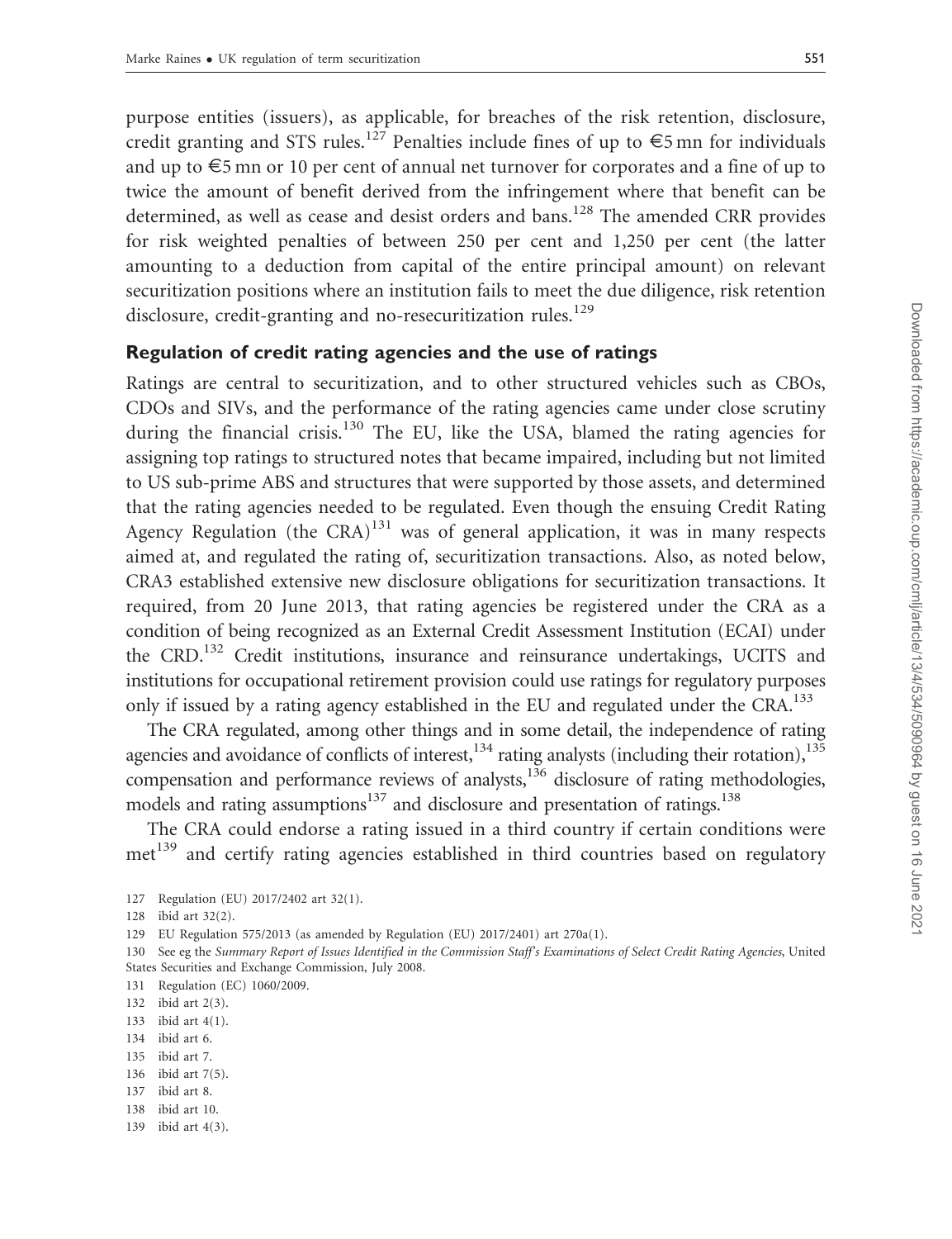equivalence (see below).<sup>140</sup> Ratings related to non-EU entities or instruments and issued by non-EU CRAs could be used in the EU without being endorsed, $141$  provided certain conditions were met.<sup>142</sup> This is discussed more fully below.

The CRA was subsequently amended by  $CRA2^{143}$  to extend its application to the use of ratings by investment firms.<sup>144</sup> The CRA's provisions relating to the endorsement of ratings issued in third countries and the certification of regulatory equivalence in third countries were also amended, $145$  as well as its provisions on independence and avoidance of conflicts of interest<sup>146</sup> and on disclosure and presentation of ratings.<sup>147</sup>

The CRA was further amended by CRA3,<sup>148</sup> which extended its application to the use of ratings by, among others, AIFMs and central counterparties.<sup>149</sup> It also introduced disclosure obligations for originators, issuers and sponsors established in the EU regarding 'structured finance instruments' (being notes issued in a securitization as defined in the Banking Consolidation Directive<sup>150</sup>), including sufficient information on the underlying assets, the structure and the cash flows to conduct 'comprehensive and wellinformed stress tests on the cash flows and collateral supporting the underlying exposures'.<sup>151</sup> These extensive additional disclosure obligations will be repealed as of 1 January 2019 under the new Securitisation Regulation.<sup>152</sup> CRA3 also, among other things, amended the already-amended CRA provisions regulating conflict of interest,<sup>153</sup> the compensation and performance evaluations of analysts,<sup>154</sup> endorsement of ratings issued in third countries<sup>155</sup> and disclosure of methodologies, models and assumptions.<sup>156</sup> It also required the rating agencies to publish proposed material changes to their methodologies and assumptions on their websites, explain them and invite comments from, and consult, stakeholders.<sup>157</sup> A new civil liability, in relation to investors and issuers, was also imposed on rating agencies.<sup>158</sup> Interestingly, CRA3 also added, on the one hand, a requirement that structured finance instruments, if rated, must be rated by at least two rating agencies,<sup>159</sup> and

- 143 Regulation (EU) No 513/2011.
- 144 Regulation (EC) 1060/2009 (as amended by Regulation (EU) No 513/2011) art 4(1).
- 145 ibid arts 4(3) and 5.
- 146 ibid art 6.
- 147 ibid art 10.
- 148 Regulation (EU) No 462/2013.
- 149 Regulation (EC) 1060/2009 (as further amended by Regulation (EU) No 462/2013) art 4(1).
- 150 Directive 2006/48/EC art 4(36).
- 151 Regulation (EC) 1060/2009 (as further amended by Regulation (EU) No 462/2013) art 8b.
- 152 Regulation (EU) 2017/2402 arts 40 and 48.
- 153 Regulation (EC) 1060/2009 (as further amended by Regulation (EU) No 462/2013) arts 6 and 6a.
- 154 ibid art 7.
- 155 ibid art 4.
- 156 ibid art 8.
- 157 ibid art 5a.
- 158 ibid art 35a.
- 159 ibid art 8c(1).

<sup>140</sup> ibid art 5.

<sup>141</sup> ibid arts 4(3)(b) and 4(8).

<sup>142</sup> ibid art 5(1).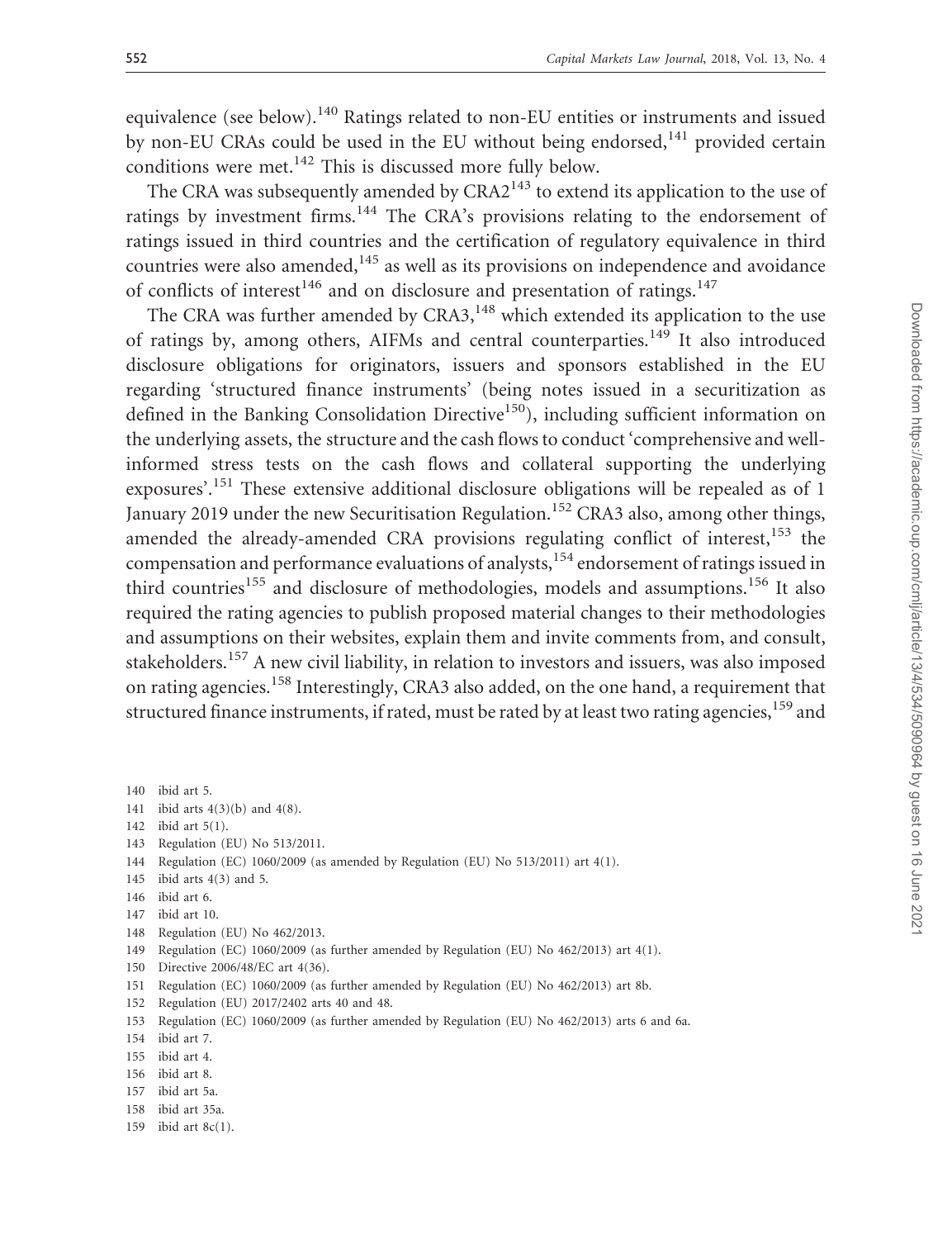on the other hand, a requirement that the Commission attempt to delete all references to ratings in EU law for regulatory purposes by 1 January 2020.<sup>160</sup>

## 5. The regulatory effect of a hard Brexit on UK term securitization In the event that Parliament adopts all of the EU securitization acquis

If Parliament adopts all of the existing EU securitization acquis (with adjustments necessary for coherence but not otherwise for reciprocity), certain limitations on UK cross-border securitization and on placing UK ABS with EU-regulated institutions will arise under the heads of EU securitization regulation outlined above, under the CRA and under EU financial regulation of general application. They include the ineligibility of UK ABS for EU STS treatment and to satisfy EU LCR requirements, the invalidity for EU regulatory purposes of ratings issued and prospectuses approved in the UK and the loss by UK institutions of their passporting privileges.

#### Under the dozen heads of the EU securitization acquis

The focus of most EU securitization regulation has been on structures, disclosure, investor behaviour and risk weighting of securitization exposures and does not differentiate originators, issuers or other counterparties on the basis of whether they are established in Member States or in third countries. The two main exceptions are the STS regulations and LCR eligibility criteria.

As noted above, STS treatment under EU regulation will not be allowed for a securitization transaction with a third country originator, issuer or sponsor. As noted above, non-STS transactions will not be exempt from EMIR clearing and margining requirements. Also, for EU investor credit institutions and investment firms, the risk weight floor will be 50 per cent higher for non-STS securitizations than for STS securitizations and the spread risk for the Solvency Capital Requirement for insurance and reinsurance companies will be about 12 times as high as for non-STS securitizations.

Nor will securitization transactions with underlying debtors in the UK be eligible to meet LCR requirements for EU credit institutions except for transactions backed by residential mortgages and then only if the assessment of the borrower's creditworthiness meets a third country's equivalent to the requirements<sup>161</sup> set out in the Mortgage Credit Directive<sup>162</sup> (transactions backed by auto loans, leases, consumer loans and CapEx credits not made to obligors established or resident in a Member State are ineligible<sup>163</sup>). There is no provision for an equivalence determination by the European Commission in relation to those requirements, leaving it to the originator and the investing credit institution to form a view. Also as noted above, the Commission has proposed restricting LCR eligibility to securitizations that qualify as STS, which would preclude transactions with UK originators, sponsors or issuers.

<sup>160</sup> ibid art 5c.

<sup>161</sup> Commission Delegated Regulation (EU) No 2015/61 art 13(7).

<sup>162</sup> Directive 2014/17/EU art 18.

<sup>163</sup> Commission Delegated Regulation (EU) No 2015/61 art 13(2).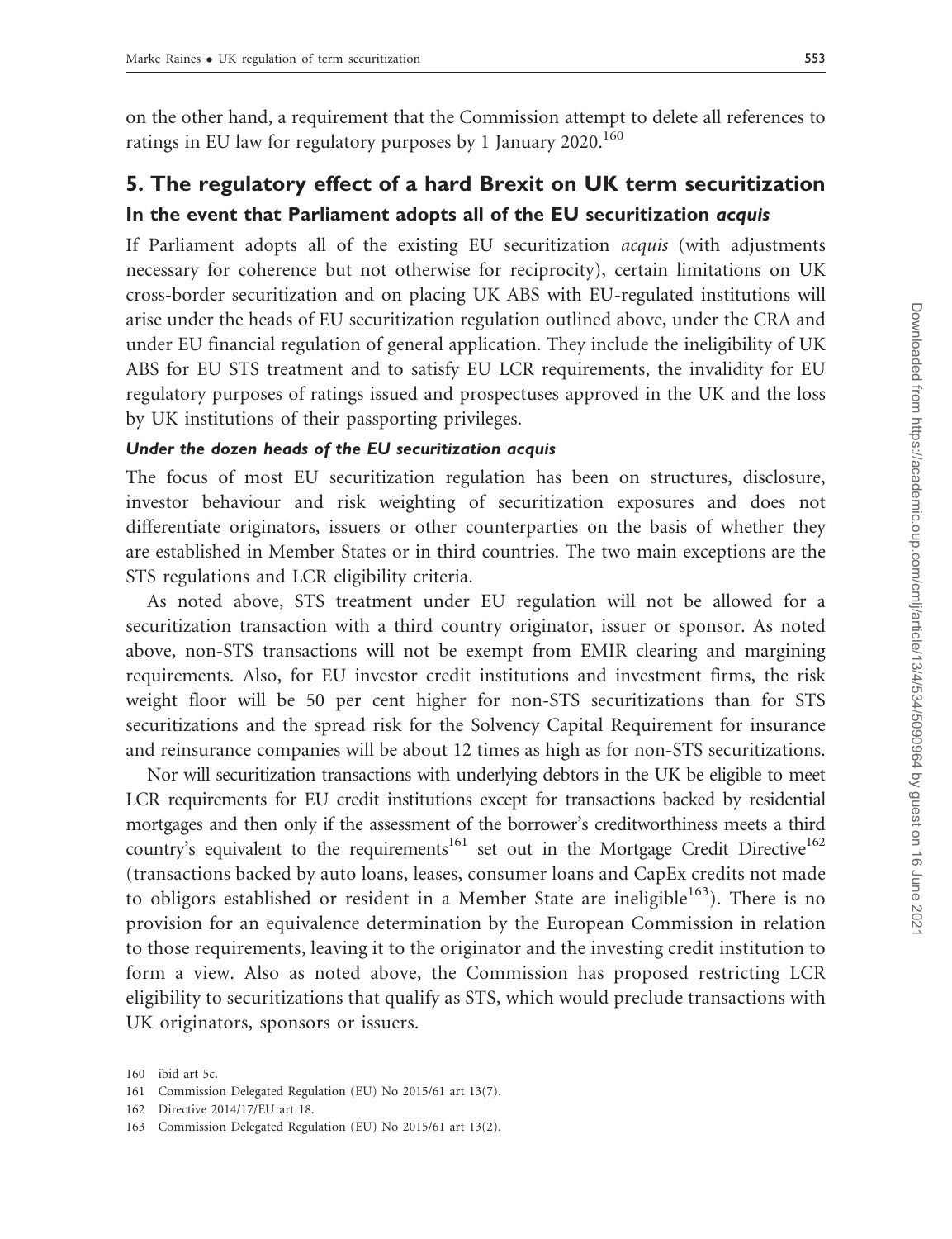Thus, other than in relation to STS and LCR eligibility, the fact that UK assets or counterparties would be situated in a third country following a hard Brexit makes virtually no difference under the EU securitization acquis. It is a different story, however, under the more general EU financial regulation.

#### Under the CRA

Ratings issued by rating agencies established and regulated in the UK—including ratings of securitization transactions—will not be able to be relied on for regulatory purposes by EU credit institutions, investment firms, insurance undertakings, reinsurance undertakings, institutions for occupational retirement provision, management companies, investment companies, AIFMs and central counterparties.<sup>164</sup> As this list does not include the EU credit rating agencies, they are able to rely on UK- or other non-EU-regulated ratings of swap and liquidity providers in rating EU ABS.

#### Under the Prospectus Regulation

UK Listing Authority approval of prospectuses, including those for securitization transactions, will no longer be recognized where an approved prospectus is required under the Prospectus Regulation,<sup>165</sup> such as for an offer to the public or for securities to be admitted to trading on a regulated market in the EU.<sup>166</sup>

#### Under MiFID2

The new MiFID2 allows UK investment firms and banks to 'provide investment services or perform investment activities' in other Member States by way of the passporting procedure prescribed in MiFID2.<sup>167</sup> 'Investment services and activities' include placing transferable securities, execution of rate and credit swaps and portfolio management.<sup>168</sup> Since passports are not available to third country institutions, after a hard Brexit a UK firm will need (where the provision of services is not at the exclusive initiative of the  $\text{client})^{169}$  either (i) local authorization or an exemption from the relevant Member State or (ii) a determination of equivalence under  $MIFID2<sup>170</sup>$  in order to place UK ABS with an EU investor, to provide a swap to an issuer or other counterparty in the EU or to manage (say, in the case of a managed CLO) a portfolio of assets.<sup>171</sup>

#### Under CRD4

Member States are required under Directive 2013/36/EU (CRD4)<sup>172</sup> to allow credit institutions authorized in another Member State to carry out activities listed in Annex I,

170 ibid art 25(4).

172 art 33.

<sup>164</sup> Regulation (EC) 1060/2009 (as further amended by Regulation (EU) No 462/2013) art 4(1).

<sup>165</sup> EU Regulation 575/2013 (as further amended by Regulation (EU) 2017/2401) art 107(3). Also see s 3.1 of 'Principle one: No automatic recognition of existing authorisations' of the European Securities and Markets Authority, General Principles to Support Supervisory Convergence in the Context of the United Kingdom Withdrawing from the European Union (Brussels, 31 May 2017).

<sup>166</sup> Regulation (EU) 2017/1129 arts 28 and 29.

<sup>167</sup> Directive 2014/65/EU art 34.

<sup>168</sup> ibid art 4(1)(2) and ss A and C of Annex 1.

<sup>169</sup> ibid arts 24 and 42.

<sup>171</sup> ibid arts 1, 4.1(2) and 4.1(15) and Annex 1 s A.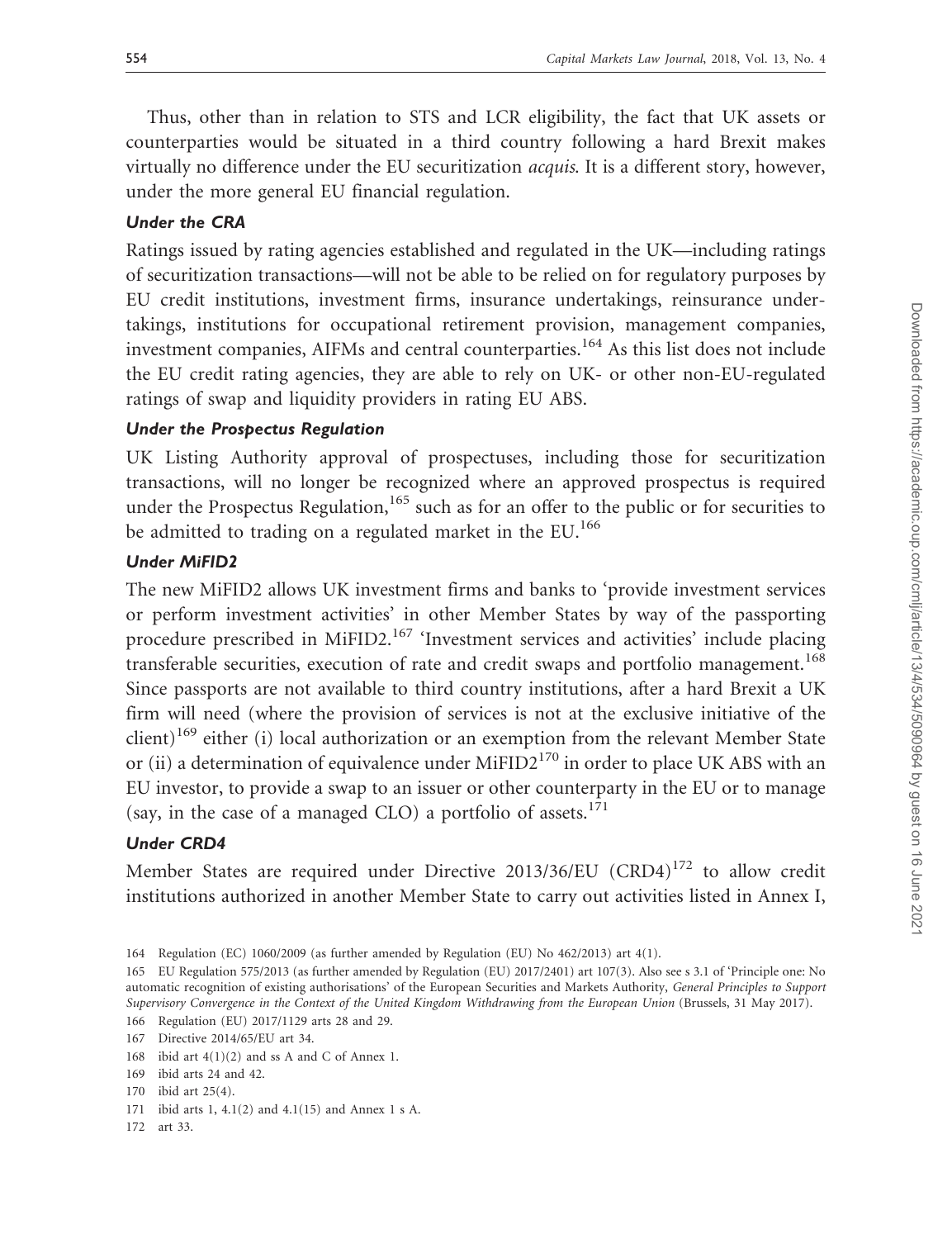which include, *inter alia*, taking deposits and lending. Passports are not available to third country credit institutions.<sup>173</sup> Since there is no equivalence regime for these banking activities, UK credit institutions will require local authorizations or exemptions in the relevant Member States to accept deposits (as a GIC bank) or lend (as a liquidity bank).

## Summary: regulatory effect of hard Brexit on existing cross-border term securitization deals

The regulatory effect of a hard Brexit on existing cross-border term securitization transactions involving one or more UK counterparties may be summarized as follows:

- (i) UK arrangers will lose passporting rights for placing securities in the EU (tap issues; programmes);
- (ii) UK issuers' ratings issued in the UK will no longer be able to be used for regulatory purposes by EU investors and the ABS they issue will not be eligible for EU STS treatment or for EU LCR purposes;
- (iii) UKLA-approved (supplementary) prospectuses will not be valid in the EU;
- (iv) UK originators will not be able to have their ABS placed with EU investors who require EU STS or EU LCR eligibility;
- (v) UK assets other than residential mortgages will not be eligible for EU LCR requirements;
- (vi) UK swap providers' ratings, if issued in the UK, will no longer be able to be relied upon for regulatory purposes by EU counterparties and the swap providers will lose their passporting rights (so there will be a *caveat* regarding, for example, the amendment or novation of existing swaps with EU issuers or other counterparties);
- (vii) UK liquidity banks' ratings, if issued in the UK, will no longer be able to be relied upon for regulatory purposes by EU counterparties; the liquidity banks will need local authorizations or exemptions in Member States to make advances or take deposits; and these banks will no longer be recognized as EU credit institution exposures; and
- (viii) UK collateral managers will lose their passporting rights.

## Summary: regulatory effect of hard Brexit on new cross-border term deals

The regulatory effect of a hard Brexit on new cross-border term securitization transactions will be broadly the same as for existing transactions except that new transactions can be structured to work around the prospectus limitations (by arranging for a competent authority in a Member State to approve the prospectus) and rating limitations (by arranging for a rating agency approved under the CRA to rate, or endorse the UK rating of, the bonds). Restrictions on eligibility for LCR requirements and STS treatment will be the same, as will the difficulties faced by 'passportless' UK arrangers, swap counterparties and liquidity banks on cross-border term deals.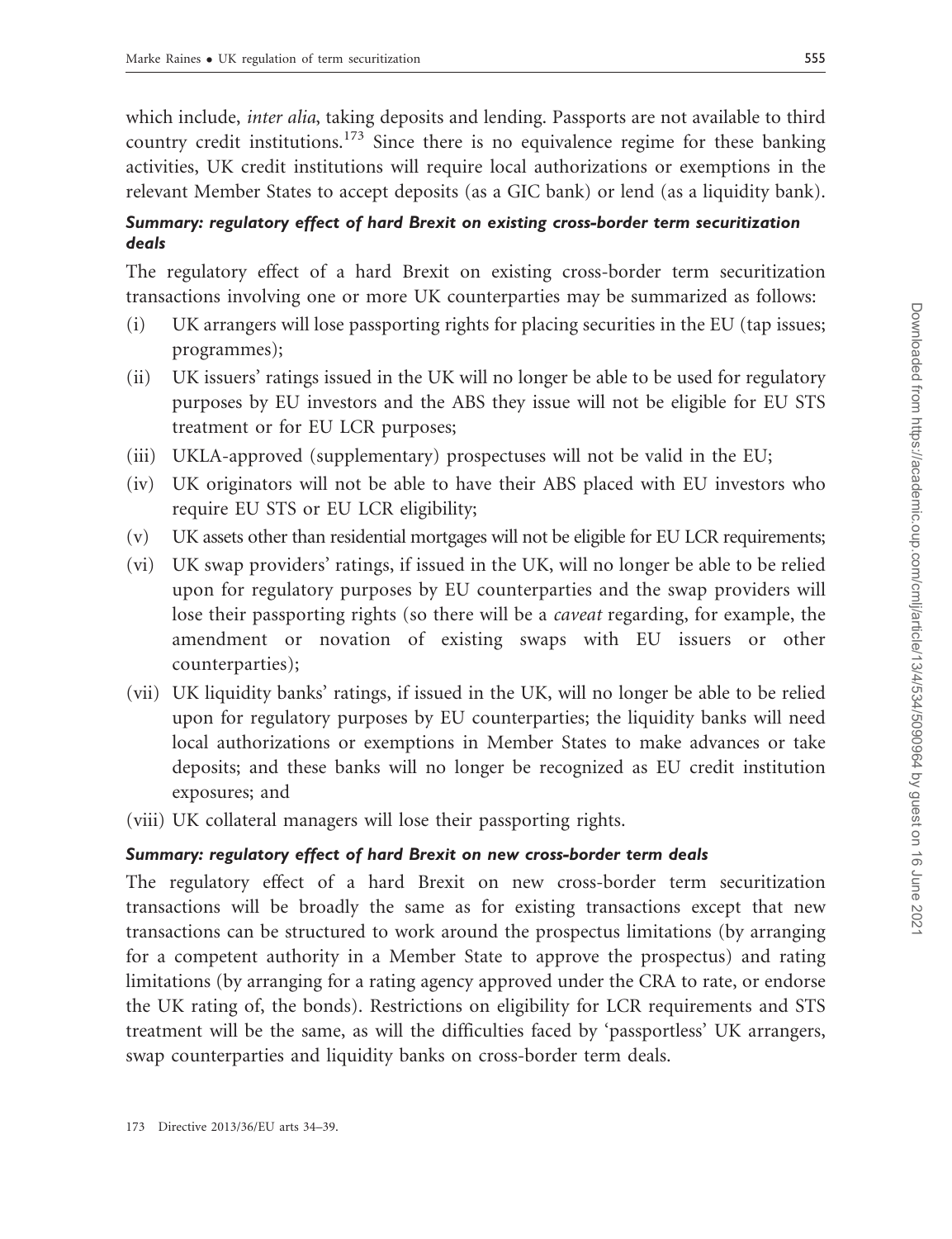#### In the event that Parliament adopts none of the EU securitization acquis

If Parliament declines to adopt any of the EU securitization acquis, that will make virtually no difference as a matter of EU law to the ability to place UK term deals with EU investors or to the ability of UK counterparties to participate in EU securitization transactions. Actual compliance with the requirements of EU securitization *acquis* is what matters; not whether the compliance is required under the laws of a third country. Thus even if none of the EU securitization *acquis* was adopted by Parliament, the parties to a UK securitization might choose to comply with the retention, disclosure and other requirements of the EU securitization acquis if they wished to place the ABS with EU investors.

## 6. What about equivalence?

#### Few relevant equivalence regimes

There are multiple and diverse third country equivalence provisions across EU law but only 15 EU legislative acts have been identified by the European Commission as applying to banking and finance.<sup>174</sup> These equivalence provisions establish, broadly, rules and procedures for treating regulated third country entities as if they were EU-regulated entities. Few of those equivalence provisions are relevant for post-Brexit UK securitization but they merit a brief survey in the context of UK securitization and a hard Brexit.

Relevant EU equivalence rules include those setting conditions for (i) allowing ratings issued by rating agencies established and regulated in third countries to be used by EU-regulated institutions for regulatory purposes, $175$  (ii) allowing prospectuses drawn up under the laws of a third country to be used for the purposes of the Prospectus Regulation,<sup>176</sup> (iii) allowing third country firms to provide investment services to or perform investment activities in relation to eligible counterparties and professional clients established in the EU, $^{177}$  (iv) allowing institutions to treat exposures to third country credit institutions, investment firms and exchanges as exposures to EU credit institutions or investment firms<sup>178</sup> and (v) allowing a CCP established in a third country to provide clearing services to clearing members or trading venues established in the EU.<sup>179</sup>

#### Ratings

Ratings issued by agencies established and regulated in third countries can be used if the Commission has adopted an equivalence decision recognizing the legal and supervisory framework of that third country as equivalent to the requirements of the CRA.<sup>180</sup>

<sup>174</sup> EU equivalence decisions in financial services policy: an assessment (Commission Staff Working Document SWD (2017) 102 final, 27 February 2017) and Equivalence Decisions adopted by the European Commission, 3 October 2017 <[https://ec.europa.eu/](https://ec.europa.eu/info/sites/info/files/overview-table-equivalence-decisions_en.pdf) [info/sites/info/files/overview-table-equivalence-decisions\\_en.pdf](https://ec.europa.eu/info/sites/info/files/overview-table-equivalence-decisions_en.pdf)> accessed 17 August 2018.

<sup>175</sup> Regulation (EC) No 1060/2009 (as further amended by Regulation (EU) No 462/2013) arts 4 and 5.

<sup>176</sup> Regulation (EU) 2017/1129 art 29.

<sup>177</sup> Regulation (EU) No 600/2014 arts 46(1) and 47(1).

<sup>178</sup> Regulation (EC) 1060/2009 (as further amended by Regulation (EU) No 462/2013) art 5 and Regulation (EU) 2017/2401 art  $107(3)$ .

<sup>179</sup> EU Regulation 648/2012 (as amended) art 25.

<sup>180</sup> Regulation (EC) No 1060/2009 (as further amended by Regulation (EU) No 462/2013) art 5.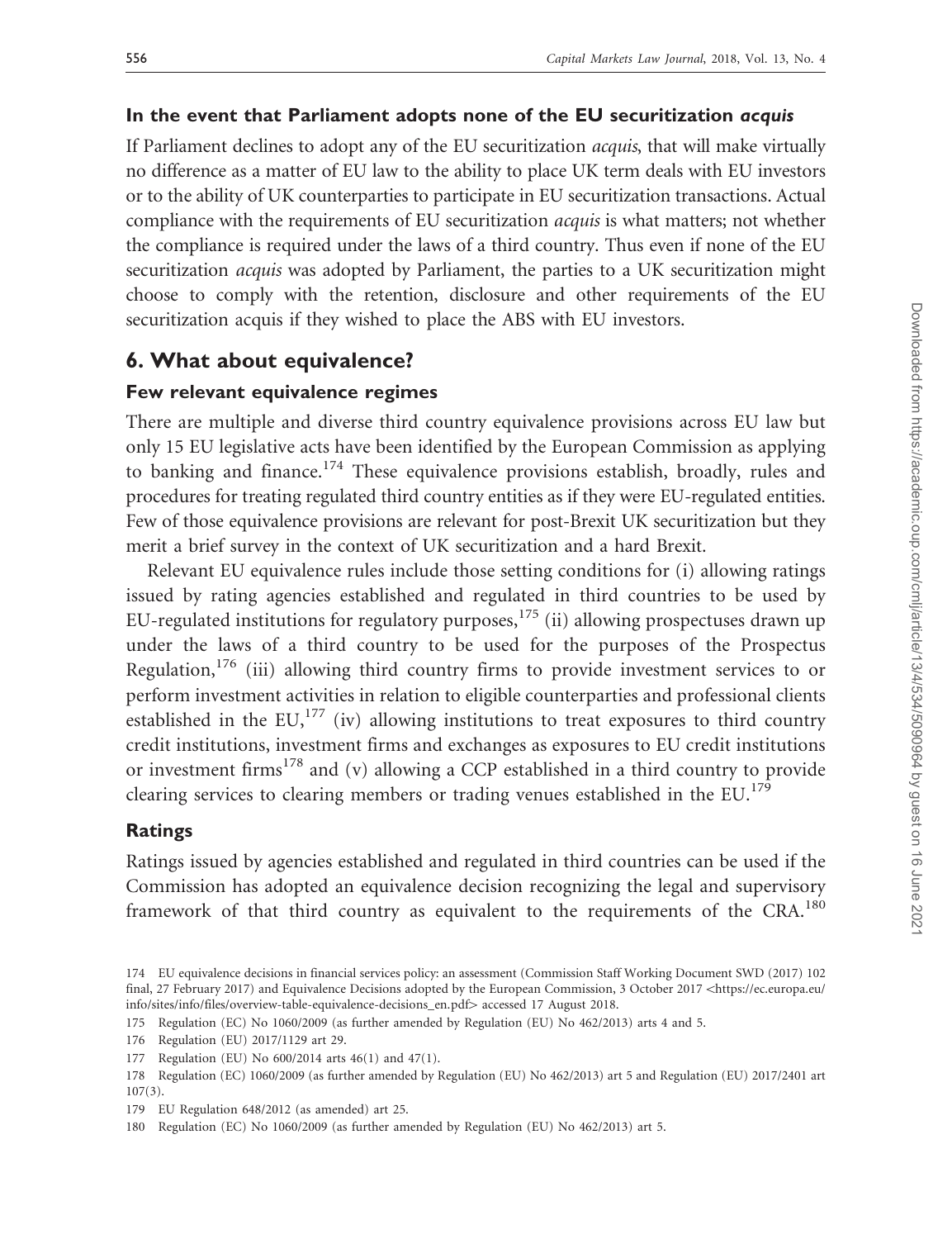Observations on equivalence decisions will be made below. Ratings issued by third country rating agencies can also be used for EU regulatory purposes if the ratings have been endorsed by an EU-regulated rating agency.<sup>181</sup>

At the time of writing, only nine third countries, including Canada, the USA, Australia, Japan and Singapore have equivalence determinations under Article 5(6) of the CRA.<sup>182</sup>

The endorsement requirements include, *inter alia*, that the EU-regulated rating agency can demonstrate to ESMA that the conduct of the other rating agency fulfills requirements at least as stringent as those under the CRA,<sup>183</sup> that 'there is an objective reason for the credit rating to be elaborated in a third country'<sup>184</sup> and that 'there is an appropriate cooperation arrangement between ESMA and the relevant supervisory authority' of the third country rating agency for the exchange of information and coordination of supervisory activities in order to enable ESMA to monitor rating activities.<sup>185</sup>

It was reported in autumn 2017 that Standard & Poor's and Moody's were planning staff moves from London to EU destinations<sup>186</sup> and in December 2017 that Standard & Poor's will open a post-Brexit entity in Dublin.<sup>187</sup>

#### Prospectuses

The Commission may establish equivalence criteria and determine whether information requirements imposed by the national law of a third country are equivalent to the requirements under the Prospectus Regulation.<sup>188</sup>

Alternatively, the competent authority of the 'home Member State' (being, broadly and usually, the EU Member State in which the offering or listing is first made<sup>189</sup>) of a third country issuer may approve a prospectus drawn up under the national laws of the third country issuer where the information requirements of the third country laws are equivalent to the Prospectus Regulation requirements and the competent authority of that home Member State has concluded cooperation arrangements with the supervisory authorities of the third country issuer.<sup>190</sup>

Finally, the third country issuer can apply for the approval of its prospectus by the competent authority of its home Member State under the Prospectus Regulation.<sup>191</sup>

- 182 Equivalence Decisions adopted by the European Commission (n 174).
- 183 Regulation (EC) No 1060/2009 (as further amended by Regulation (EU) No 462/2013) art 4(3)(b).
- 184 ibid art 4(3)(e).
- 185 ibid art 4(3)(h).

- 187 Irish Times, Dublin (14 December 2017).
- 188 Regulation (EU) 2017/1129 art 29(3).

- 190 ibid art 29(1).
- 191 ibid art 28.

<sup>181</sup> ibid art 4(3).

<sup>186</sup> Financial News (London, 9 October 2017) <[https://www.fnlondon.com/articles/rating-agencies-plan-brexit-moves-as](https://www.fnlondon.com/articles/rating-agencies-plan-brexit-moves-as-watchdog-ups-demands-20171009)[watchdog-ups-demands-20171009](https://www.fnlondon.com/articles/rating-agencies-plan-brexit-moves-as-watchdog-ups-demands-20171009)> accessed 17 August 2018.

<sup>189</sup> ibid art  $2(m)(ii)$  and (iii).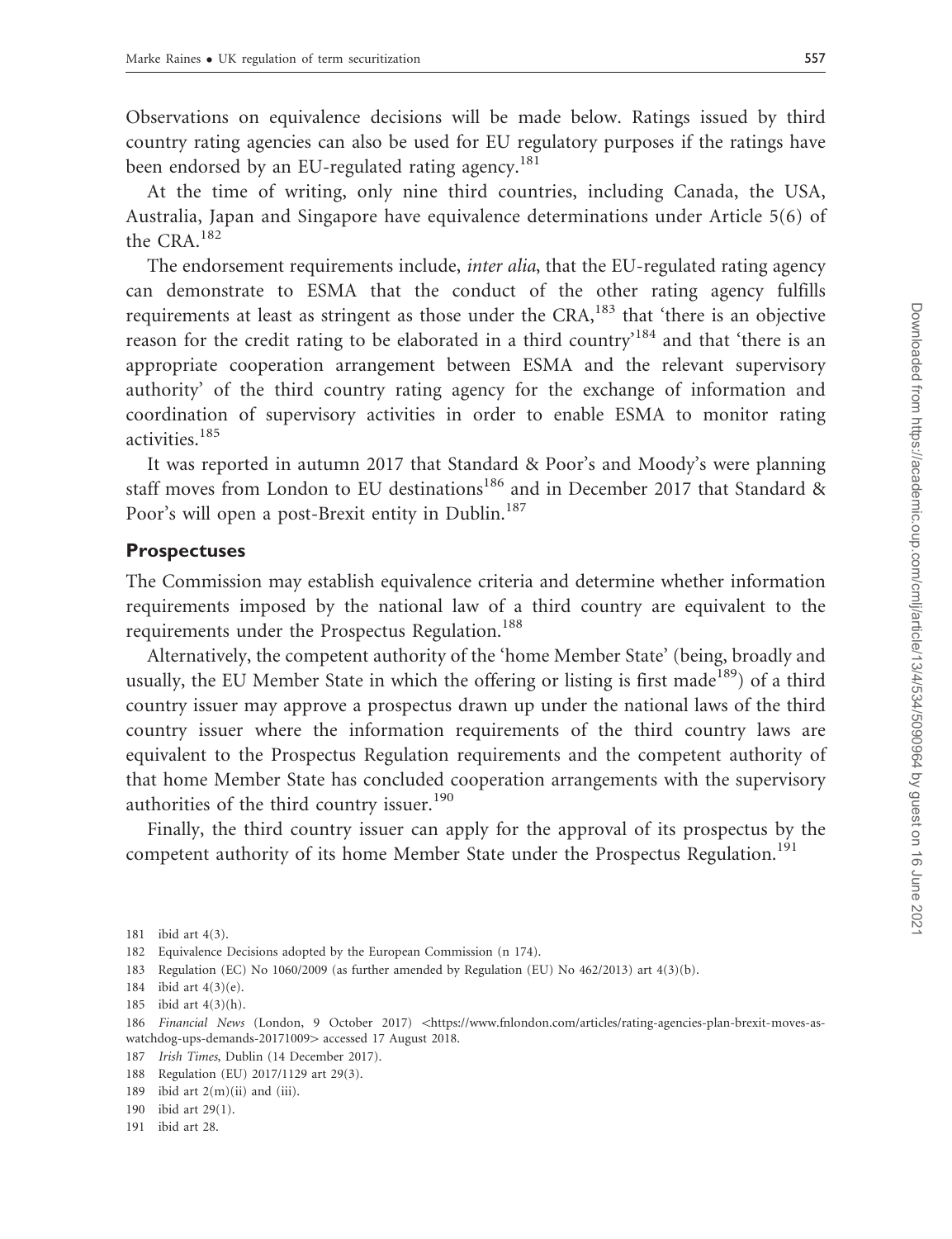At the time of writing, no third country has been granted equivalence under Article 20(3) of the Prospectus Directive nor has any equivalence determination been made under Article 27(3) of the Prospectus Regulation.<sup>192</sup>

#### MiFID2

Under the Markets in Financial Instruments Regulation (MiFIR) a third-country firm may provide investment services to or perform investment activities in relation to eligible counterparties and to professional clients established in the EU where the firm is registered with ESMA and (subject to other conditions) where the European Commission has adopted an equivalence decision to the effect that the legal and supervisory arrangements of that third country (i) ensure that firms authorized in that third country comply with legally binding prudential and business conduct requirements which have equivalent effect to the requirements set out in MiFID2, MiFIR and Directive 2013/36/EU (CRD4) and (ii) have an effective third country equivalence regime.<sup>193</sup> At the time of writing, no third country has yet been granted equivalence for these purposes (the equivalence provisions applying since 3 January  $2017^{194}$ ).<sup>195</sup>

#### Credit institutions, investment firms and exchanges

Exposures to third country credit institutions, investment firms and exchanges will be treated as exposures to an EU institution only if the third country applies prudential and supervisory requirements to the entity that are at least equivalent to those applied in the EU.<sup>196</sup> At the time of writing, twenty-one third countries have been granted equivalence under Article 107 in relation to credit institutions.<sup>197</sup>

#### The reality of equivalence

The Financial Markets Law Committee<sup>198</sup> have observed that '...the European Commission views equivalence as a tool to benefit and protect E.U. market participants and not a vehicle for liberalizing international trade in financial services.'<sup>199</sup> They note that the timetable for obtaining an equivalence determination is lengthy and may be disrupted by intervening changes in the EU or third country regulatory framework.<sup>200</sup> Also, an equivalence determination is discretionary and can be amended or rescinded at any time. $201$ 

193 Regulation (EU) No 600/2014 arts 46(1) and 47(1).

201 ibid 3.4.

<sup>192</sup> Equivalence Decisions adopted by the European Commission (n 174).

<sup>194</sup> ibid art 55.

<sup>195</sup> Equivalence Decisions adopted by the European Commission, 9 January 2018 (n 174).

<sup>196</sup> EU Regulation 575/2013 (as amended by Regulation (EU) 2017/2401) art 107(3).

<sup>197 &</sup>lt;[https://ec.europa.eu/info/sites/info/files/overview-table-equivalence-decisions\\_en.pdf](https://ec.europa.eu/info/sites/info/files/overview-table-equivalence-decisions_en.pdf)> accessed 17 August 2018.

<sup>198 &</sup>lt;[www.fmlc.org](http://www.fmlc.org)> accessed 17 August 2018.

<sup>199</sup> Issues of legal Uncertainty Arising in the Context of the Withdrawal of the U.K. from the E.U.—the Provision and Application of Third Country Regimes in E.U. Legislation, July 2017, Financial Markets Law Committee, 1.22.

<sup>200</sup> ibid 1.20, vi.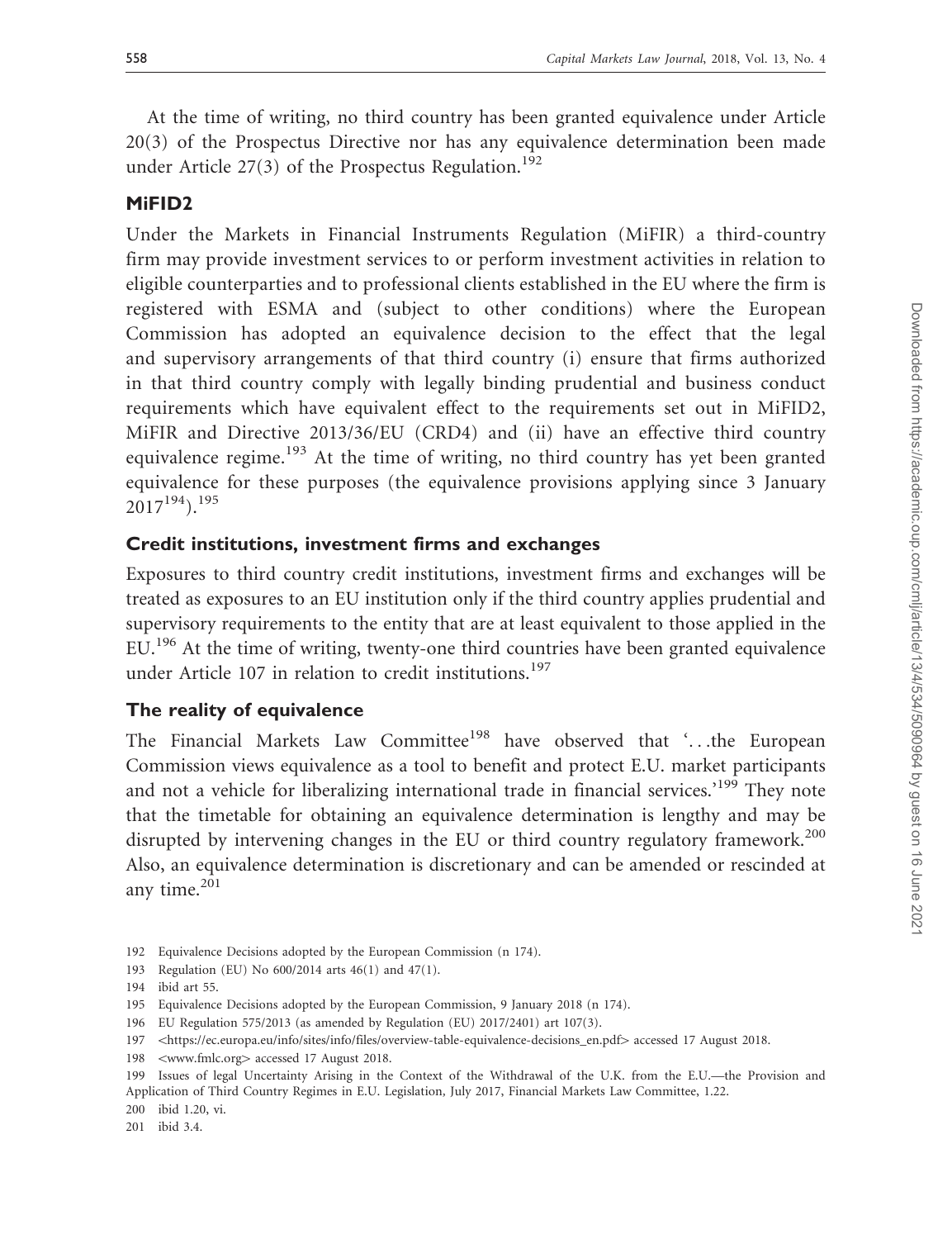With regard to timing, it is '...strongly to be inferred that the process of reaching a decision on the application of Third Country regimes to the U.K. will only begin once the U.K. has withdrawn from the E.U.<sup>202</sup> They note:

The timetables for the assessments of Third Country regulatory frameworks are likely to be ... long and fraught with uncertainty. For instance, while ESMA negotiated 11 cooperation agreements in relation to access to Third Country CCPs under EMIR in under two years, the deliberations pertaining to the U.S. application for equivalence with regards to CCPs ... extended over nearly four years. The period of time taken to reach equivalence decisions with respect to credit rating agencies under the [CRA] have been similarly diverse and unpredictable: one (Japan) took just over six months, three (Australia, Canada and the U.S.) took between 18 months and two years and five (Argentina, Brazil, Hong Kong, Mexico and Singapore) took over four years.<sup>203</sup>

Thus, if we assume a hard Brexit then it is also fair to anticipate no early equivalence determination by the European Commission in relation to any of the relevant regimes.

## 7. Adoption of the EU securitization acquis?

The question is whether adoption of the post-crisis EU securitization acquis is necessary or advisable for the purposes of the prudent regulation of the UK domestic financial markets.

#### **Necessity**

The post-crisis EU securitization acquis was not necessary in order to protect investors in rated ABS (other than CMBS) from the worst financial crisis since the Great Depression. Had all of that regulation been in place prior to 2008, it might have reduced losses sustained by investors in CMBS and in unrated junior positions in some ABS. As noted above, however, such losses were very small in the context of the market and virtually non-existent in the rated European ABS market (excluding CMBS). For that reason alone, the EU post-crisis securitization acquis cannot be said to be necessary. Whether it might have been, or is now, advisable is another question.

In this context, the CRA has not been grouped by the author under the securitization acquis largely because it is a regulation of general application, notwithstanding its significant effect on securitization transactions. So long as credit ratings remain relevant for bank regulatory capital purposes, which started in the EU with the CRD, a common sense basis for the regulation of rating agencies remains. How they ought to be regulated is a large topic and properly the subject of a separate analysis.

#### **Advisability**

There are five considerations for determining the advisability of adopting the EU securitization acquis for the prudential regulation of the UK financial markets:

- (i) the false working premise of the EU regulatory approach;
- (ii) the detailed and highly prescriptive nature of the EU regulations;

(iii) the unstable nature of the EU regulatory approach;

202 ibid 4.2. 203 ibid 4.3.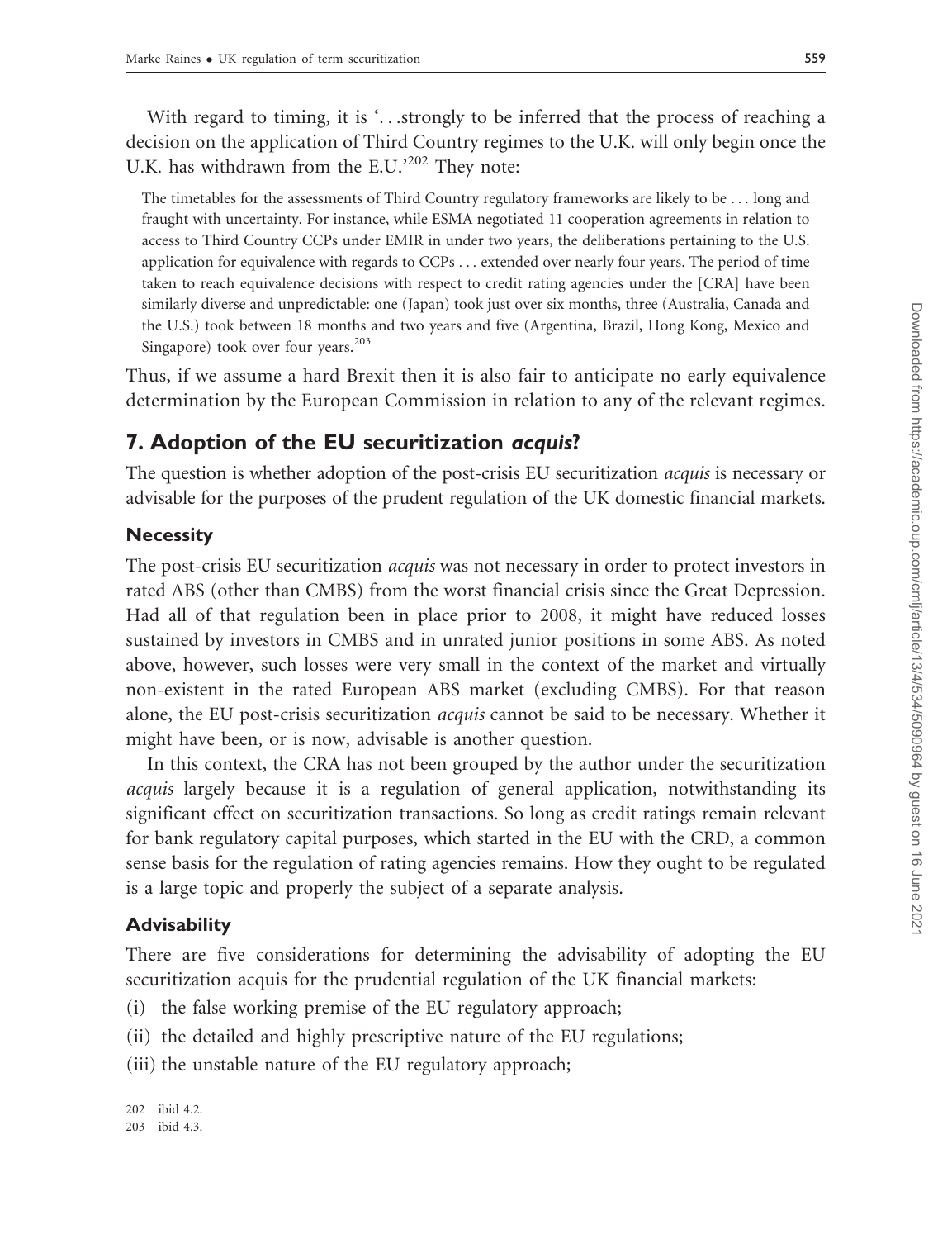- (iv) the effect of the EU regulatory approach on the recovery of the European securitization market; and
- (v) the effect of the EU regulatory approach on market pricing and liquidity of ABS.

#### False premise

The working premise for the EU regulatory approach to securitization is that it is a significantly more dangerous financing technique than other forms of finance such as asset-based lending or high-yield bonds and more dangerous than comparably rated vanilla corporate bonds. This is evidenced by the immense body of regulation described above and can be inferred from public pronouncements, not least those of the European Commissioner for Internal Markets and Services:

...securitisations—the kind of highly complex products that have caused huge losses for banks...<sup>204</sup>

and

...we do not wish to repeat the mistakes made with the special securitisation vehicles, which were left to develop by the supervisory authorities and which served no purpose other than regulatory arbitrage.<sup>205</sup>

The Governor of the Bank of England has also used language that reflects this false premise. In a 2014 article on 'shadow banking', Mr Carney mentioned securitization three times:<sup>206</sup> 'complex and opaque securitisation structures', 'unsound securitisation structures' and 'resumption of sound securitisation activity.' The premise that securitization is dangerous is also reflected in the common, cautionary formulation that 'securitisation, if undertaken properly, can be a useful financing tool'. Per the European Commission:

If it is structured soundly securitisation is an important channel for diversifying funding within the economy.<sup>207</sup>

This premise is false on the evidence, namely the performance of 'unregulated' European ABS during the financial crisis.

#### Detailed and highly prescriptive

This false premise explains the detailed and highly prescriptive nature of the EU securitization *acquis*, perhaps most notably the STS regime, which describes only a narrow class of securitization transactions as 'simple, transparent and standardised' (as noted above, more than 100 requirements have been stipulated, of which perhaps 80 must be met on any transaction). The implied corollary is that all other securitization transactions are 'complex, opaque or unusual'. Thus if there is more than one asset type in the pool, the transaction cannot be classified as STS.<sup>208</sup> Or if the securitized assets consist of residential loans, car loans or leases and 'the available information related to

208 Regulation (EU) 2017/2402 art 20(8).

<sup>204</sup> Michel Barnier, European Commissioner for Internal Market and Services, 7 July 2010, MEMO/10/304.

<sup>205</sup> Michel Barnier, European Commissioner for Internal Market and Services, 'Towards better regulation of the shadow banking system', 27 April 2012, SPEECH/12/310.

<sup>206</sup> Mark Carney, 'The need to focus a light on shadow banking is nigh' Financial Times (5 June 2014).

<sup>207</sup> European Commission <[https://ec.europa.eu/info/business-economy-euro/banking-and-finance/financial-markets/securi](https://ec.europa.eu/info/business-economy-euro/banking-and-finance/financial-markets/securities-markets/securitisation_en)[ties-markets/securitisation\\_en](https://ec.europa.eu/info/business-economy-euro/banking-and-finance/financial-markets/securities-markets/securitisation_en)> accessed 17 August 2018.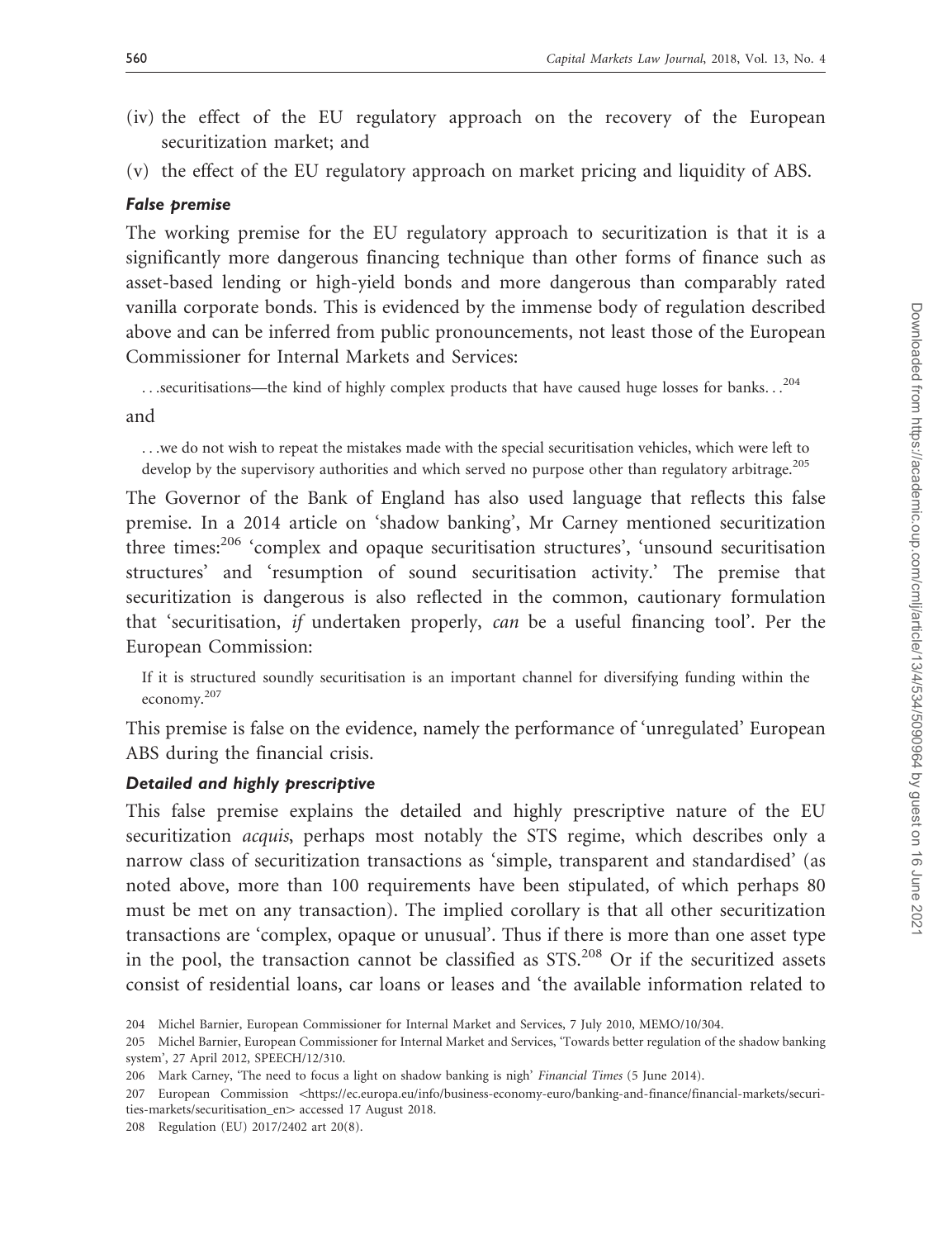the environmental performance of the assets financed' (emphasis added) is not disclosed, the transaction cannot be certified as STS.209 Or if exposures can be substituted, other than in the case of breach of warranty, it cannot be  $STS^{210}$ . The earlier lengthy description of the EU securitization acquis can scarcely hint at the detailed nature of the regulatory requirements. It bears repeating that the credit performance of European ABS during the last financial crisis belies the need for such an approach.

#### Unstable

The dynamic nature of the EU regulatory approach is an important consideration. EU legislators and regulators have continually revisited elements of the EU securitization acquis with a view to amending existing rules (eg CRA, CRA2 and CRA3), promulgating new rules (eg Article 8b of the CRA and the STS regime) and making the rules more detailed (by way of regulatory technical standards) and repealing relatively new rules (eg Article 8b). Thus the EU securitization acquis is seen not to be a relatively stable body of existing legislation and regulation but rather a continuing process of regulation and reregulation. Therefore, if the EU securitization *acquis* is adopted by Parliament, elements of it likely will be superseded by new or amended EU rules and criteria not long after their adoption. Unless Parliament determines that UK law and regulation should track the changing EU securitization acquis, significant regulatory divergence would appear to be inevitable. UK market participants will find their ability to comply with both the 'frozen' UK acquis and with evolving EU securitization regulation diminishing over time in relation to cross-border deals or UK deals to be placed with EU investors. That prospect would of course also hold for the regulation of other types of cross-border finance. The difference is that adoption by Parliament of the EU securitization *acquis* is unnecessary.

#### Impedes securitization market recovery

The EU regulatory approach has likely slowed the recovery of the European securitization market. It is true that a number of other factors have contributed to the failure of the European securitization market to recover to pre-crisis levels of issuance. General investor wariness following large-scale fraud in the US securitization markets and significant market losses (not credit losses) on European ABS are obvious factors. The availability to European banks of subsidized central bank funding,<sup>211</sup> according to Standard & Poor's, has largely removed banks' incentive to securitize their assets.<sup>212</sup> The disappearance of SIVs and CDOS, which were large purchasers of European ABS, is another significant factor. However, the EU regulatory approach, driven by its false premise, and with its overly prescriptive rules and continually changing and expanding requirements, cannot have helped. On the contrary, that approach can only have impeded the recovery of the European ABS market. The liquidity of European ABS has

<sup>209</sup> ibid art 22(4).

<sup>210</sup> ibid art 20(7).

<sup>211</sup> For example, the European Central Bank's LTRO and T-LTRO programmes and the Bank of England's Funding for Lending Scheme.

<sup>212 &#</sup>x27;Ten Years After the Financial Crisis, Global Securitization Lending Transformed by Regulation and Economic Growth', S&P Global Ratings, Structured Finance Research, 21 July 2017.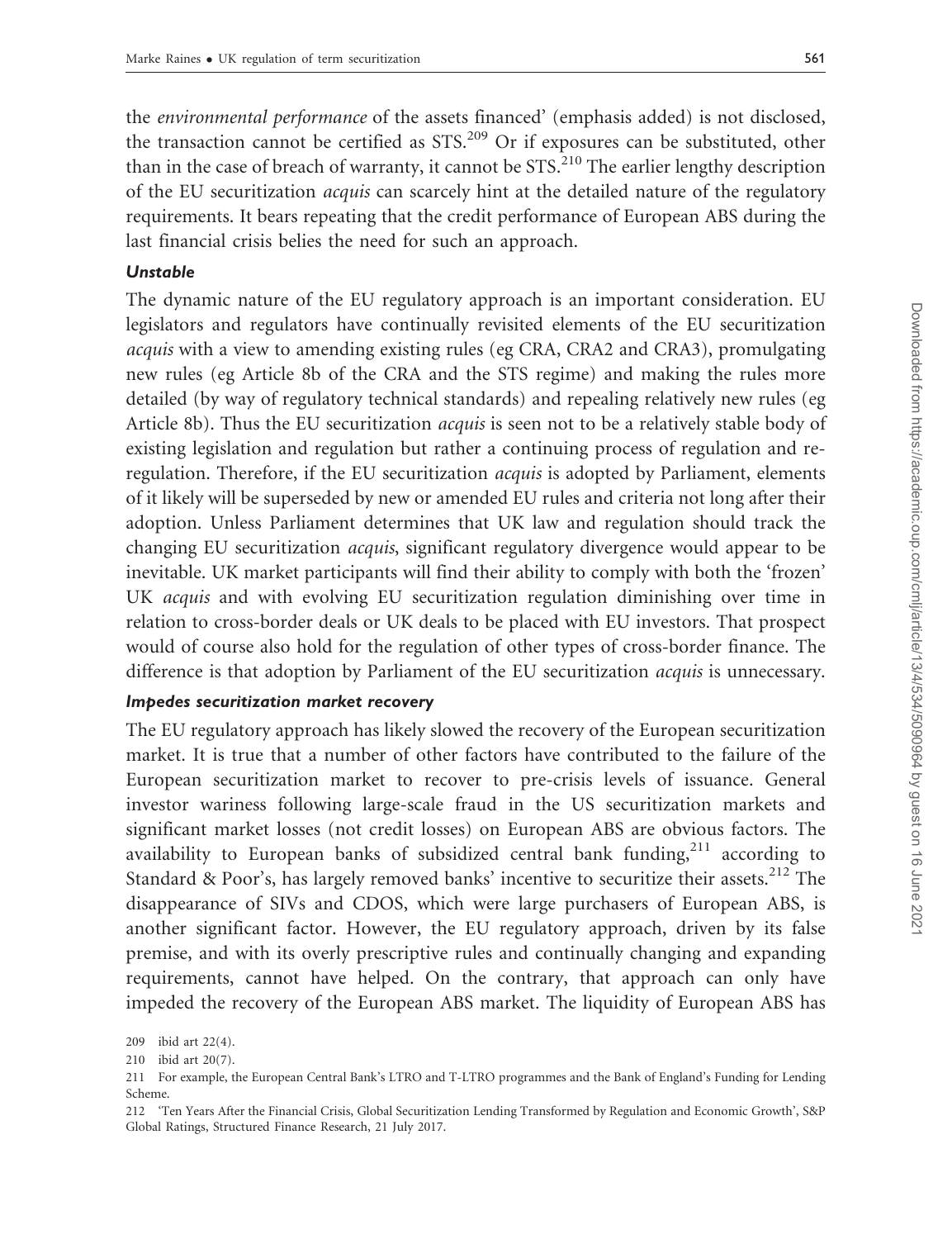also undoubtedly suffered by reason of the extension of new due diligence requirements to ABS held on the trading book as well as ABS held on banking book. What impairs the secondary market for ABS must also impair the primary market.

## Credit market distortion

The barriers set up by the EU regulatory approach to European securitization necessarily divert investment in fixed income securities away from ABS. That money finds a home elsewhere and, theoretically, the increased demand exerts downward pressure on the price of other credits. The pricing of credit varies wildly across markets and over time but a regulatory framework that is based on a false premise and impedes investment in an otherwise sound credit cannot be good for the markets, particularly when the next financial crisis arises.

## 8. A new UK securitization framework

## Considerations for UK securitization regulation

If adoption of the EU securitization *acquis* is neither necessary nor advisable for the prudent regulation of the UK financial markets, what main considerations should inform Parliament's approach in replacing it? The author suggests that the three most important are:

- (i) non-discriminatory treatment of term securitization compared to other financing techniques as a guiding principle;
- (ii) appropriate disclosure requirements; and
- (iii) the willingness of our legislators and regulators to adapt and vary the non-binding Securitisation Framework published by the Basel Committee on Bank Supervision (BCBS) in the course of implementing it.

## Non-discriminatory treatment of term securitization

As noted at the outset, term securitization is essentially an overcollateralized bond issue; frequently simple, occasionally complex. There is no reason to discriminate against term securitization in the regulatory sphere: indeed, the opposite case can easily be made. The combination of the discipline of the rating process and the disclosure requirements associated with a public bond issue require more legal and analytical rigour than do, say, project finance and asset-based lending transactions, not to mention high-yield securities. Paradoxically, a top-rated term securitization bond can be seen as a simpler credit than a top-rated vanilla corporate bond: a large pool of small, relatively uniform credits lends itself to a more reliable credit analysis than does a large operating business. Only once Parliament and UK regulators have discarded the false premise that term securitization is intrinsically more dangerous than other 'unregulated' structured financing techniques can they consider a sensible regulatory approach.

## Appropriate disclosure requirements

In the fixed income markets, disclosure is all-important. No matter how arcane the asset or elaborate the structure, if disclosure is sufficient then the market can price the risk. Louis D.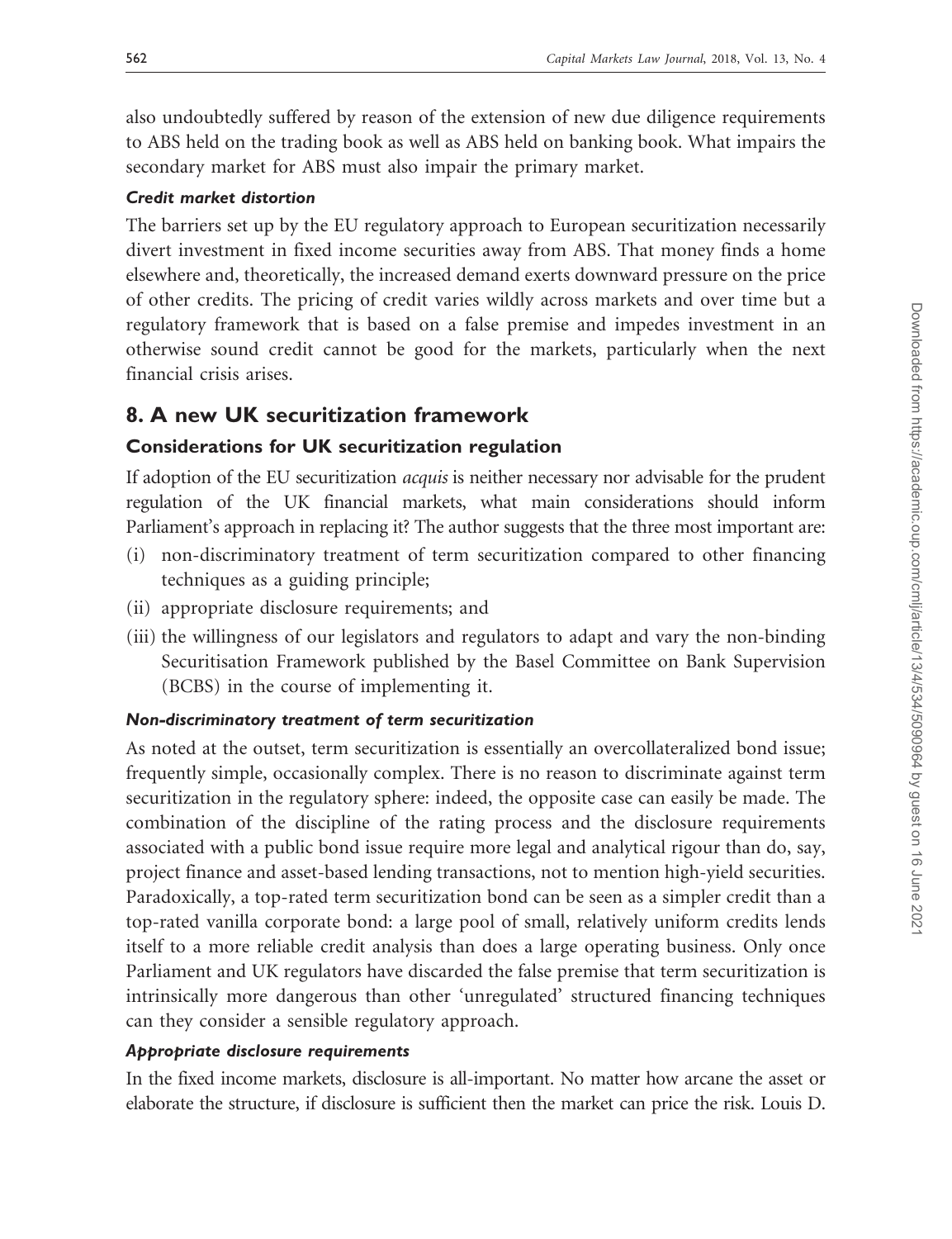Brandeis famously wrote, 'Sunlight is said to be the best of disinfectants; electric light the most efficient policeman.'213 The general duty of disclosure for listing particulars has long been set out clearly in subsection 80(1) of the Financial Services and Markets Act 2000 (FSMA):

...all such information as investors and their professional advisers would reasonably require, and reasonably expect to find there, for the purpose of making an informed assessment of –

(a) the assets and liabilities, financial position, profits and losses, and prospects of the issuer of the securities; and

(b) the rights attaching to the securities.

Market participants have grown accustomed to significantly higher levels of disclosure under the EU securitization *acquis*. Thus, even if none of the post-financial crisis EU securitization disclosure requirements was adopted by Parliament, the general FSMA duty of disclosure would likely still require much of that information to be disclosed. That is not a reason for Parliament to adopt all of the incremental disclosure requirements under the EU securitization *acquis*, merely recognition that the general duty of disclosure will be determined in no small part by reasonable market expectation.

#### Purposeful implementation of post-financial crisis international norms

Much of the EU securitization *acquis* is derived from successive post-financial crisis amendments to the Basel II Framework. Examples include new securitization due diligence requirements,  $2^{14}$  eligibility and risk weighting of ABS for LCR requirements,  $2^{15}$ retention of economic risk $^{216}$  and 'simple, transparent and comparable' securitizations, which foreshadowed 'simple, transparent and standardised' securitizations.<sup>217</sup> If term securitization is not dangerous per se, however, the rationale for much of what the BCBS have published regarding securitization is also based on a false premise.

Nonetheless, the BCBS securitization framework represents a current international norm. Some elements of BCBS can, however, be implemented purposefully. For example, if Parliament declined to implement the STS regime (or another variation on the BCBS STC principles mentioned above), this could fairly be described as a more conservative regulatory approach. Parliament would not accord the more favourable risk weightings otherwise available to STS-compliant ABS. Equally, and more importantly, this approach would not brand non-STS-compliant ABS as suspect. Relative structuring freedom would prevail and over time the market would benefit.

Similarly, the principle of retention of economic risk by originators articulated by the G20 in Pittsburgh did not specify a percentage. Thus the UK risk retention requirement

<sup>213</sup> Louis D Brandeis, 'Other People's Money, and How the Bankers Use it', Frederick A. Stokes, New York (1914) p. 92. Retrieved 29 April 2016 via Internet Archive: < [https://archive.org/stream/otherpeoplesmone00bran#page/92/mode/](https://archive.org/stream/otherpeoplesmone00bran#page/92/mode/2up/search/sunlight) [2up/search/sunlight](https://archive.org/stream/otherpeoplesmone00bran#page/92/mode/2up/search/sunlight)> accessed 17 August 2018.

<sup>214</sup> Basel Committee on Banking Supervision, 'Enhancements to the Basel II Framework', July 2009, para 565.

<sup>215</sup> Basel Committee on Banking Supervision, 'Basel III: The Liquidity Coverage Ratio and Liquidity Monitoring Tools', January 2013.

<sup>216</sup> Basel Committee on Banking Supervision, 'Basel III Document, Revisions to the securitisation framework', 11 December 2014, para B12.

<sup>217</sup> Basel Committee on Banking Supervision, 'Basel III Document, Revisions to the securitisation framework', Amended to include the alternative capital treatment for 'simple, transparent and comparable' securitisations, 11 December 2014 (rev July 2016).